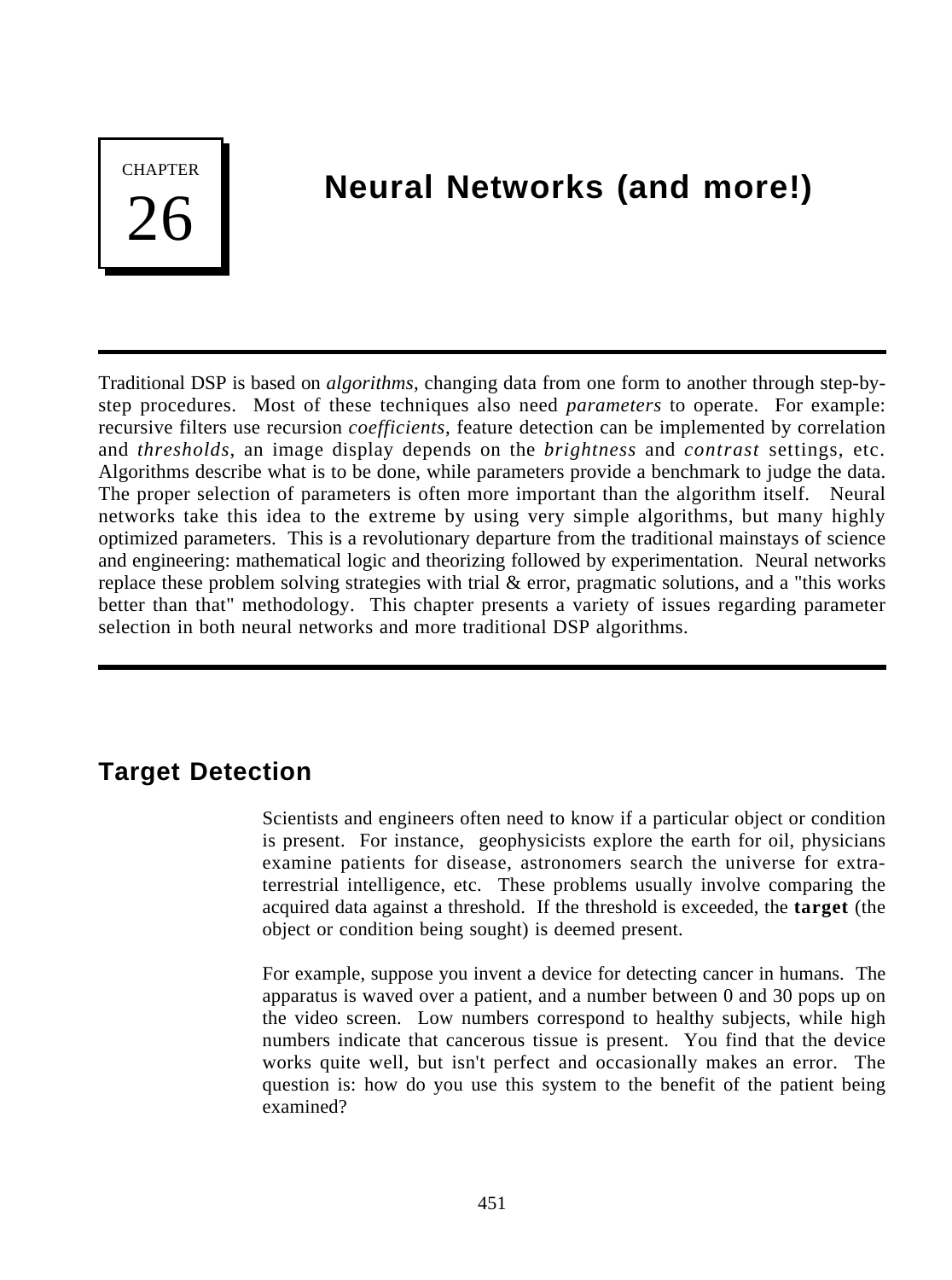Figure 26-1 illustrates a systematic way of analyzing this situation. Suppose the device is tested on two groups: several hundred volunteers known to be healthy (nontarget), and several hundred volunteers known to have cancer (target). Figures (a)  $\&$  (b) show these test results displayed as histograms. The healthy subjects generally produce a lower number than those that have cancer (good), but there is some overlap between the two distributions (bad).

As discussed in Chapter 2, the histogram can be used as an estimate of the **probability distribution function (pdf)**, as shown in (c). For instance, imagine that the device is used on a randomly chosen healthy subject. From (c), there is about an 8% chance that the test result will be 3, about a 1% chance that it will be 18, etc. (This example does not specify if the output is a real number, requiring a *pdf*, or an integer, requiring a *pmf*. Don't worry about it here; it isn't important).

Now, think about what happens when the device is used on a patient of unknown health. For example, if a person we have never seen before receives a value of 15, what can we conclude? Do they have cancer or not? We know that the probability of a healthy person generating a 15 is 2.1%. Likewise, there is a 0.7% chance that a person with cancer will produce a 15. If no other information is available, we would conclude that the subject is three times as likely not to have cancer, as to have cancer. That is, the test result of 15 implies a 25% probability that the subject is from the target group. This method can be generalized to form the curve in (d), the probability of the subject having cancer based only on the number produced by the device [mathematically,  $pdf_t / (pdf_t + pdf_{nt})$  ].

If we stopped the analysis at this point, we would be making one of the most common (and serious) errors in target detection. Another source of information must usually be taken into account to make the curve in (d) meaningful. This is the relative number of targets versus nontargets in the population to be tested. For instance, we may find that only one in one-thousand people have the cancer we are trying to detect. To include this in the analysis, the amplitude of the nontarget pdf in (c) is adjusted so that the area under the curve is 0.999. Likewise, the amplitude of the target pdf is adjusted to make the area under the curve be 0.001. Figure (d) is then calculated as before to give the probability that a patient has cancer.

Neglecting this information is a serious error because it greatly affects how the test results are interpreted. In other words, the curve in figure (d) is drastically altered when the prevalence information is included. For instance, if the fraction of the population having cancer is 0.001, a test result of 15 corresponds to only a 0.025% probability that this patient has cancer. This is very different from the 25% probability found by relying on the output of the machine alone.

This method of converting the output value into a probability can be useful for understanding the problem, but it is not the main way that target detection is accomplished. Most applications require a yes/no decision on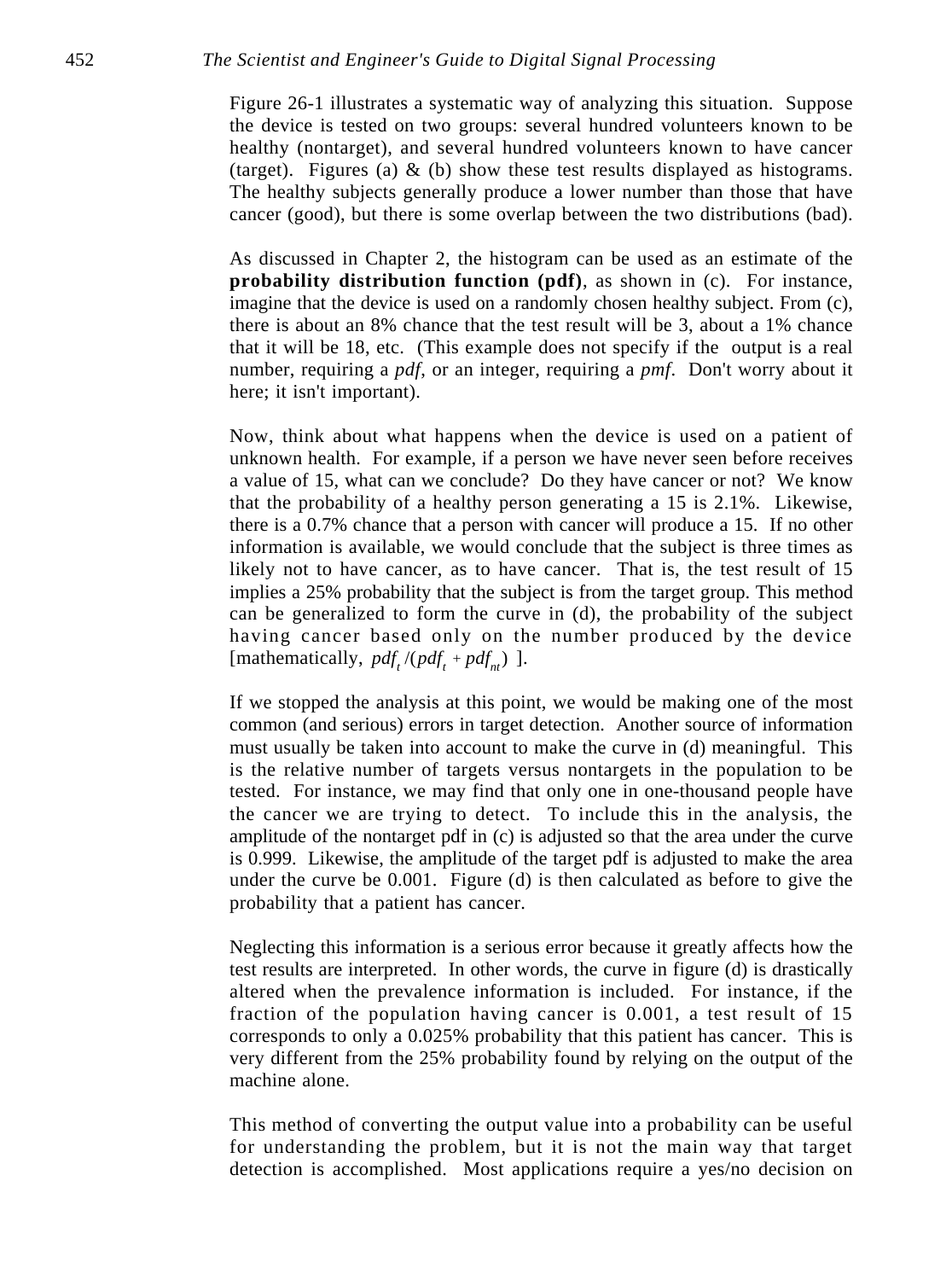

#### FIGURE 26-1

Probability of target detection. Figures (a) and (b) shows histograms of target and nontarget groups with respect to some parameter value. From these histograms, the probability distribution functions of the two groups can be estimated, as shown in (c). Using only this information, the curve in (d) can be calculated, giving the probability that a target has been found, based on a specific value of the parameter.

the presence of a target, since *yes* will result in one action and *no* will result in another. This is done by comparing the output value of the test to a **threshold**. If the output is above the threshold, the test is said to be **positive**, indicating that the target is present. If the output is below the threshold, the test is said to be **negative**, indicating that the target is not present. In our cancer example, a negative test result means that the patient is told they are healthy, and sent home. When the test result is positive, additional tests will be performed, such as obtaining a sample of the tissue by insertion of a biopsy needle.

Since the target and nontarget distributions overlap, some test results will not be correct. That is, some patients sent home will actually have cancer, and some patients sent for additional tests will be healthy. In the jargon of target detection, a *correct* classification is called **true**, while an *incorrect* classification is called **false**. For example, if a patient has cancer, and the test properly detects the condition, it is said to be a **true-positive**. Likewise, if a patient does not have cancer, and the test indicates that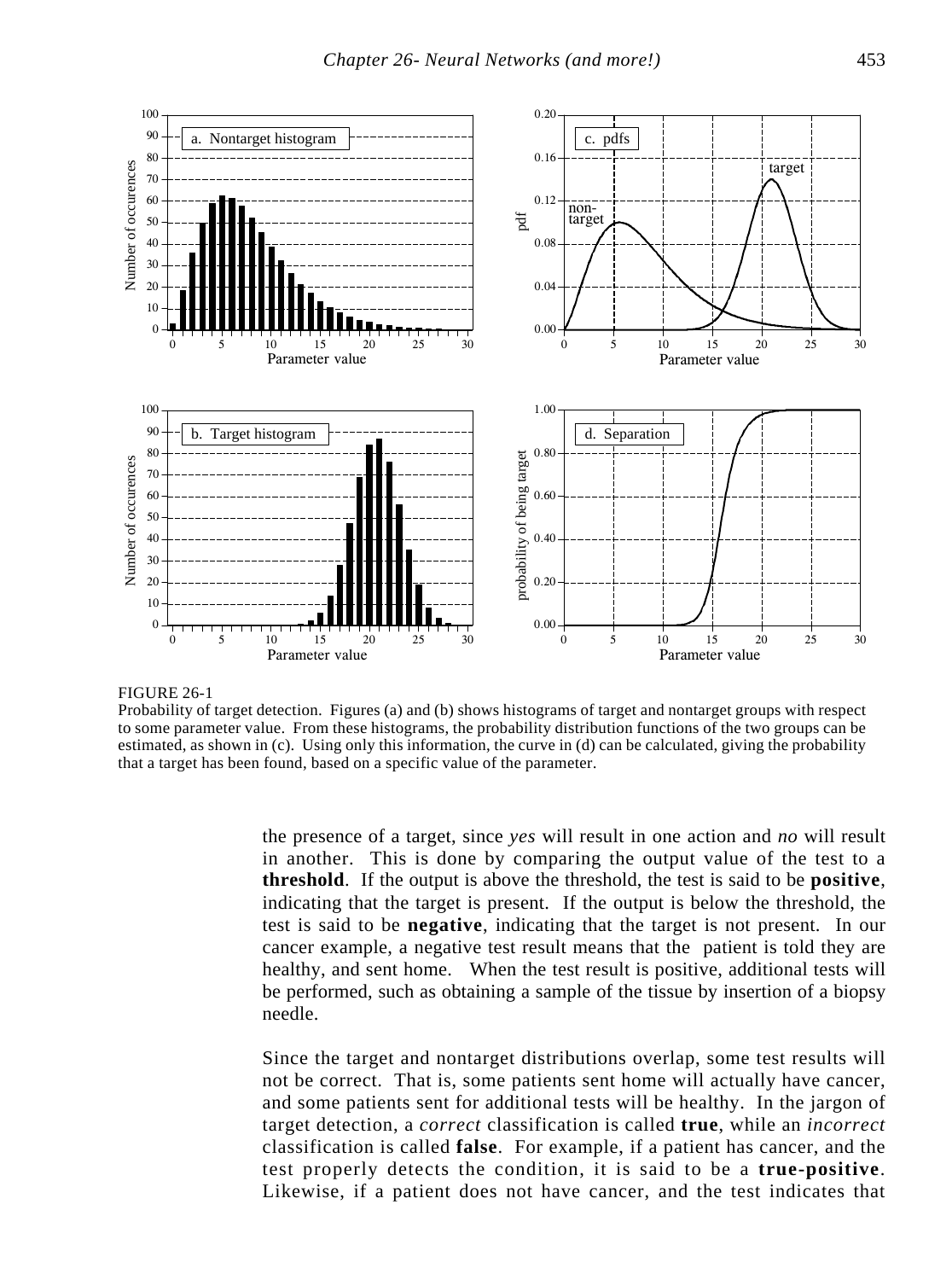#### 454 *The Scientist and Engineer's Guide to Digital Signal Processing*

cancer is not present, it is said to be a **true-negative**. A **false-positive** occurs when the patient does not have cancer, but the test erroneously indicates that they do. This results in needless worry, and the pain and expense of additional tests. An even worse scenario occurs with the **falsenegative**, where cancer is present, but the test indicates the patient is healthy. As we all know, untreated cancer can cause many health problems, including premature death.

The human suffering resulting from these two types of errors makes the threshold selection a delicate balancing act. How many *false-positives* can be tolerated to reduce the number of *false-negatives*? Figure 26-2 shows a graphical way of evaluating this problem, the **ROC curve** (short for Receiver Operating Characteristic). The ROC curve plots the percent of target signals reported as positive (higher is better), against the percent of nontarget signals erroneously reported as positive (lower is better), for various values of the threshold. In other words, each point on the ROC curve represents one possible tradeoff of true-positive and false-positive performance.

Figures (a) through (d) show four settings of the threshold in our cancer detection example. For instance, look at (b) where the threshold is set at 17. Remember, every test that produces an output value *greater* than the threshold is reported as a *positive* result. About 13% of the area of the nontarget distribution is greater than the threshold (i.e., to the *right* of the threshold). Of all the patients that do not have cancer, 87% will be reported as negative (i.e., a true-negative), while 13% will be reported as positive (i.e., a false-positive). In comparison, about 80% of the area of the target distribution is greater than the threshold. This means that 80% of those that have cancer will generate a positive test result (i.e., a true-positive). The other 20% that have cancer will be incorrectly reported as a negative (i.e., a false-negative). As shown in the ROC curve in (b), this threshold results in a point on the curve at: *% nontargets positive = 13%*, and *% targets positive = 80%*.

The more efficient the detection process, the more the ROC curve will bend toward the upper-left corner of the graph. Pure guessing results in a straight line at a  $45^{\circ}$  diagonal. Setting the threshold relatively low, as shown in (a), results in nearly all the target signals being detected. This comes at the price of many false alarms (false-positives). As illustrated in (d), setting the threshold relatively high provides the reverse situation: few false alarms, but many missed targets.

These analysis techniques are useful in understanding the consequences of threshold selection, but the final decision is based on what some *human* will accept. Suppose you initially set the threshold of the cancer detection apparatus to some value you feel is appropriate. After many patients have been screened with the system, you speak with a dozen or so patients that have been subjected to false-positives. Hearing how *your* system has unnecessarily disrupted the lives of these people affects you deeply, motivating you to increase the threshold. Eventually you encounter a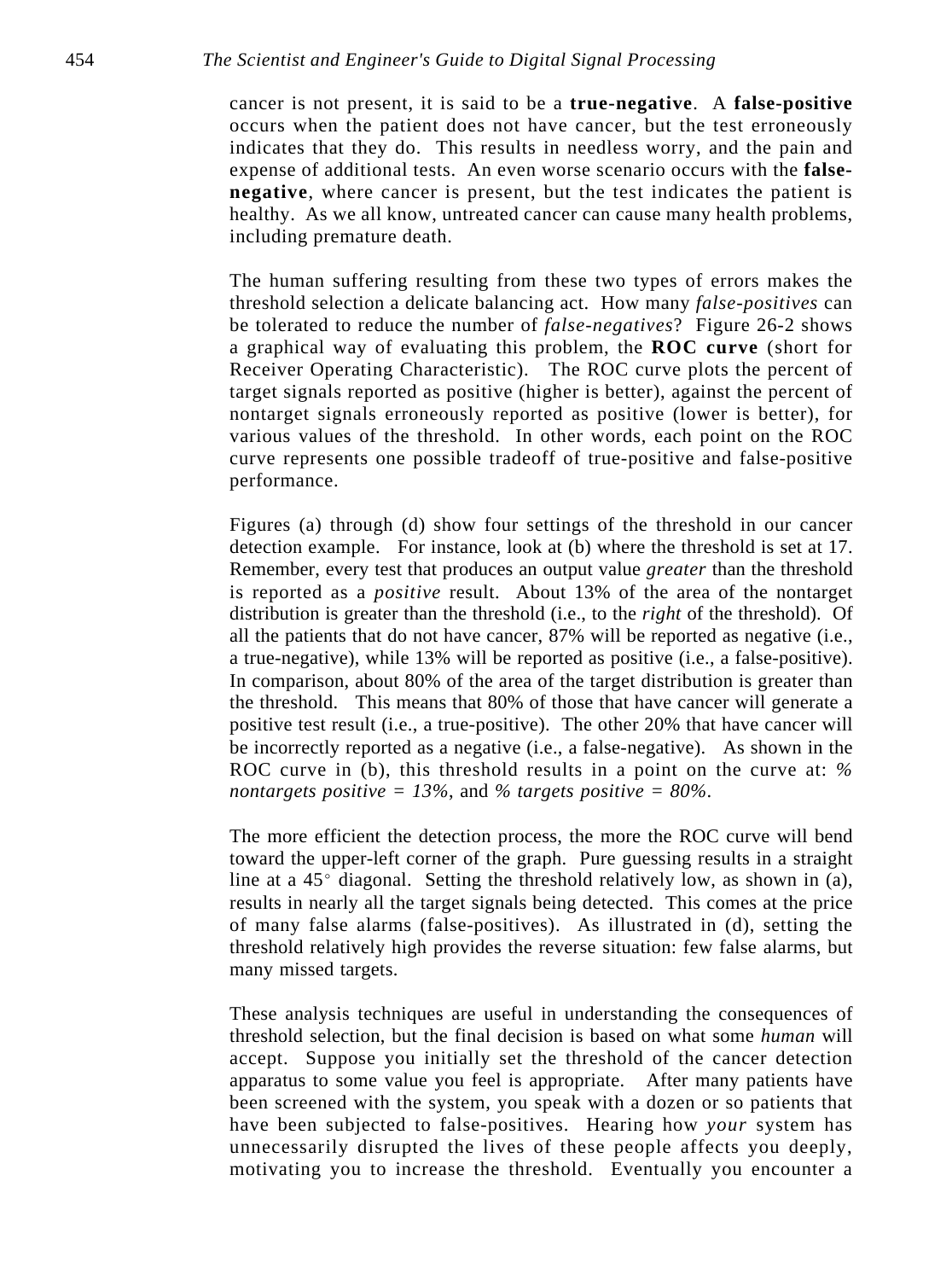

FIGURE 26-2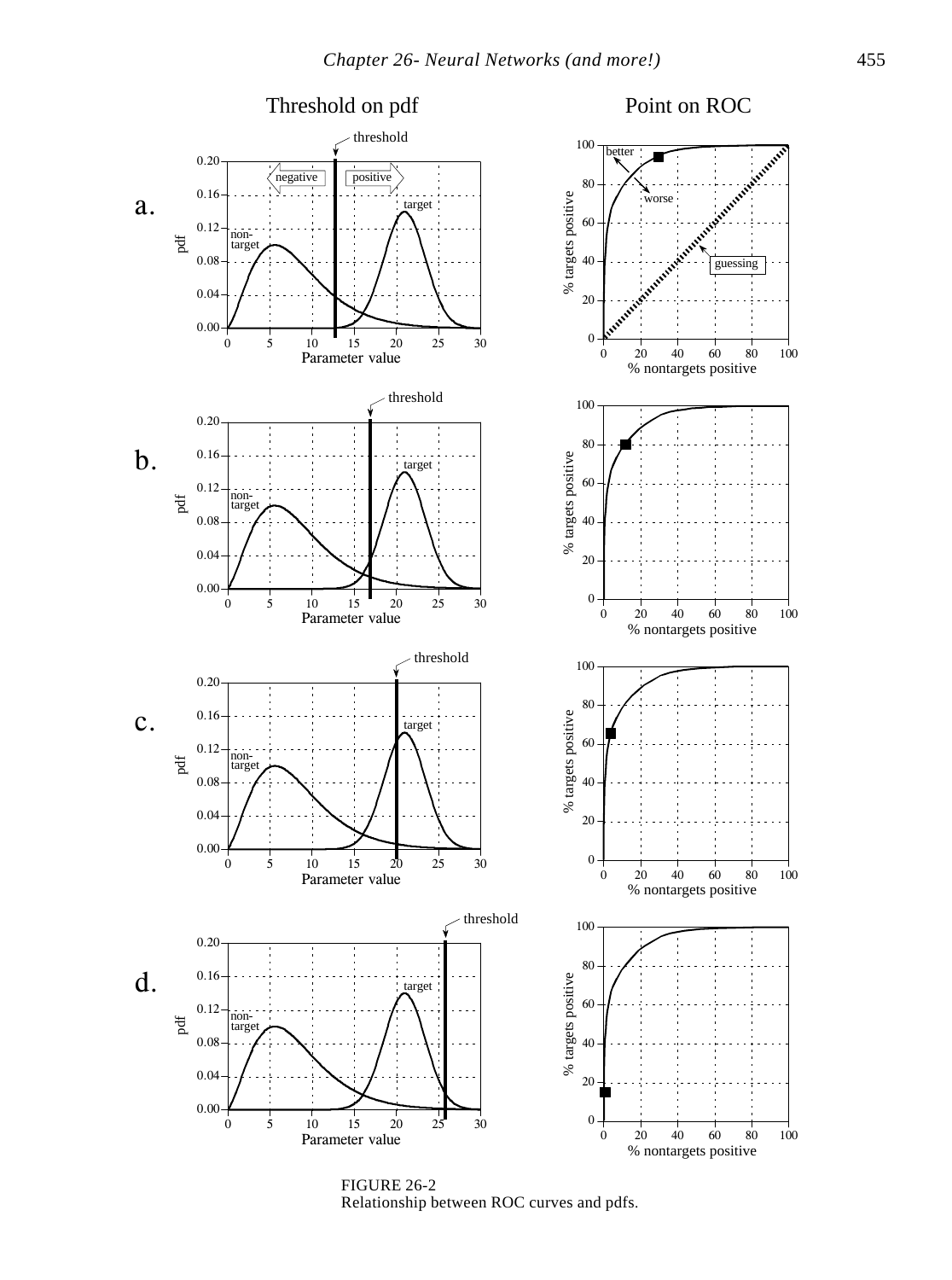

#### FIGURE 26-3

Example of a two-parameter space. The target ( $\Delta$ ) and nontarget ( $\Box$ ) groups are completely separate in two-dimensions; however, they overlap in each individual parameter. This overlap is shown by the one-dimensional pdfs along each of the parameter axes.

> situation that makes you feel even worse: you speak with a patient who is terminally ill with a cancer that *your* system failed to detect. You respond to this difficult experience by *greatly* lowering the threshold. As time goes on and these events are repeated many times, the threshold gradually moves to an *equilibrium* value. That is, the false-positive rate multiplied by a significance factor (lowering the threshold) is balanced by the false-negative rate multiplied by another significance factor (raising the threshold).

> This analysis can be extended to devices that provide more than one output. For example, suppose that a cancer detection system operates by taking an xray image of the subject, followed by automated image analysis algorithms to identify tumors. The algorithms identify suspicious regions, and then measure key characteristics to aid in the evaluation. For instance, suppose we measure the *diameter* of the suspect region (parameter 1) and its *brightness* in the image (parameter 2). Further suppose that our research indicates that tumors are generally larger and brighter than normal tissue. As a first try, we could go through the previously presented ROC analysis for each parameter, and find an acceptable threshold for each. We could then classify a test as positive only if it met both criteria: parameter 1 greater than some threshold *and* parameter 2 greater than another threshold.

> This technique of thresholding the parameters separately and then invoking logic functions (AND, OR, etc.) is very common. Nevertheless, it is very inefficient, and much better methods are available. Figure 26-3 shows why this is the case. In this figure, each triangle represents a single occurrence of a target (a patient with cancer), plotted at a location that corresponds to the value of its two parameters. Likewise, each square represents a single occurrence of a nontarget (a patient without cancer). As shown in the pdf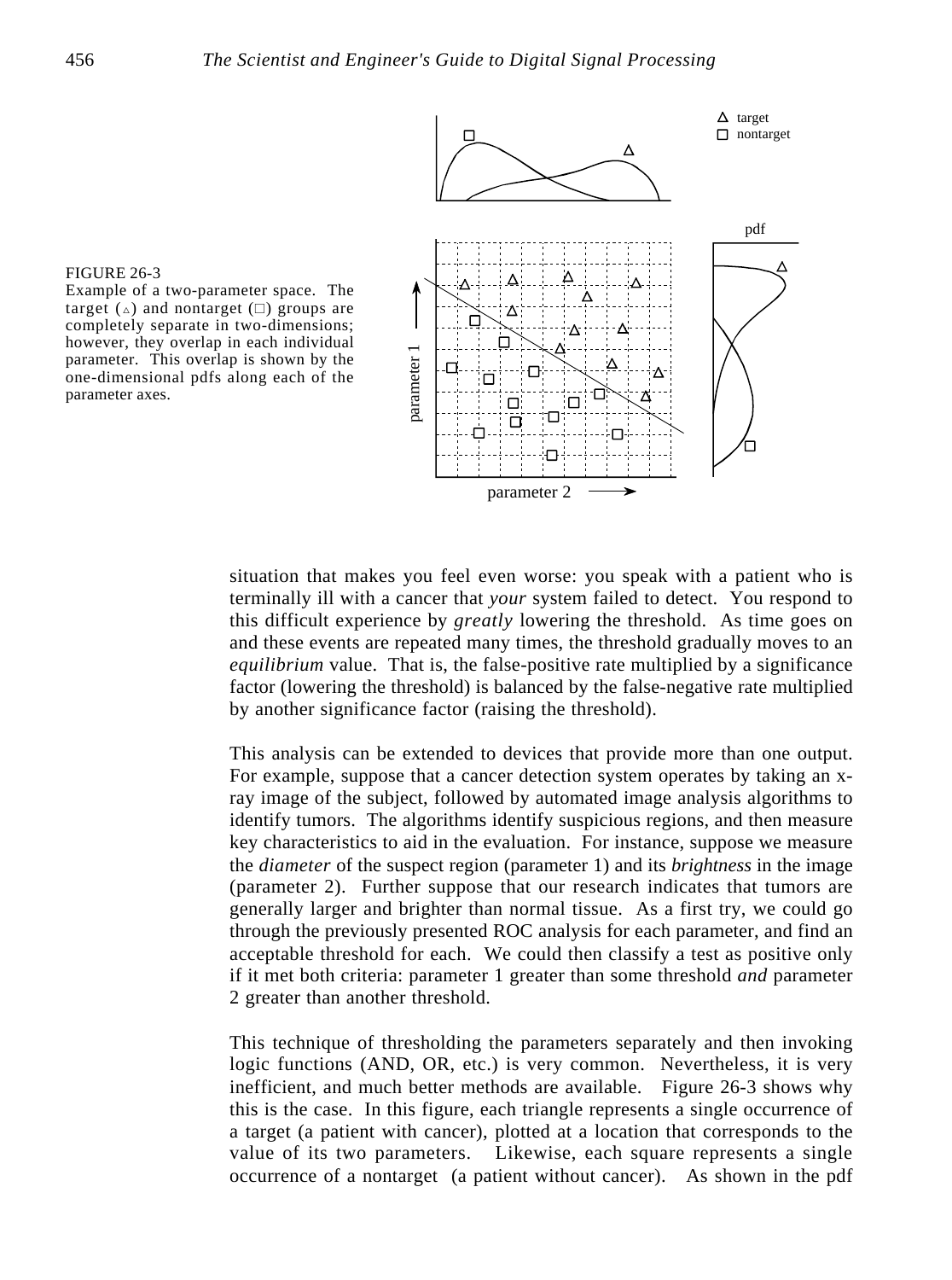



graph on the side of each axis, both parameters have a large overlap between the target and nontarget distributions. In other words, each parameter, taken individually, is a poor predictor of cancer. Combining the two parameters with simple logic functions would only provide a small improvement. This is especially interesting since the two parameters contain information to *perfectly* separate the targets from the nontargets. This is done by drawing a diagonal line between the two groups, as shown in the figure.

In the jargon of the field, this type of coordinate system is called a **parameter space**. For example, the two-dimensional plane in this example could be called a diameter-brightness space. The idea is that targets will occupy one region of the parameter space, while nontargets will occupy another. Separation between the two regions may be as simple as a straight line, or as complicated as closed regions with irregular borders. Figure 26- 4 shows the next level of complexity, a three-parameter space being represented on the x, y and z axes. For example, this might correspond to a cancer detection system that measures *diameter*, *brightness*, and some third parameter, say, *edge sharpness*. Just as in the two-dimensional case, the important idea is that the members of the target and nontarget groups will (hopefully) occupy different regions of the space, allowing the two to be separated. In three dimensions, regions are separated by planes and curved surfaces. The term **hyperspace** (over, above, or beyond normal space) is often used to describe parameter spaces with more than three dimensions. Mathematically, hyperspaces are no different from one, two and three-dimensional spaces; however, they have the practical problem of not being able to be displayed in a graphical form in our three-dimensional universe.

The threshold selected for a single parameter problem cannot (usually) be classified as right or wrong. This is because each threshold value results in a unique combination of false-positives and false-negatives, i.e., some point along the ROC curve. This is trading one goal for another, and has no absolutely correct answer. On the other hand, parameter spaces with two or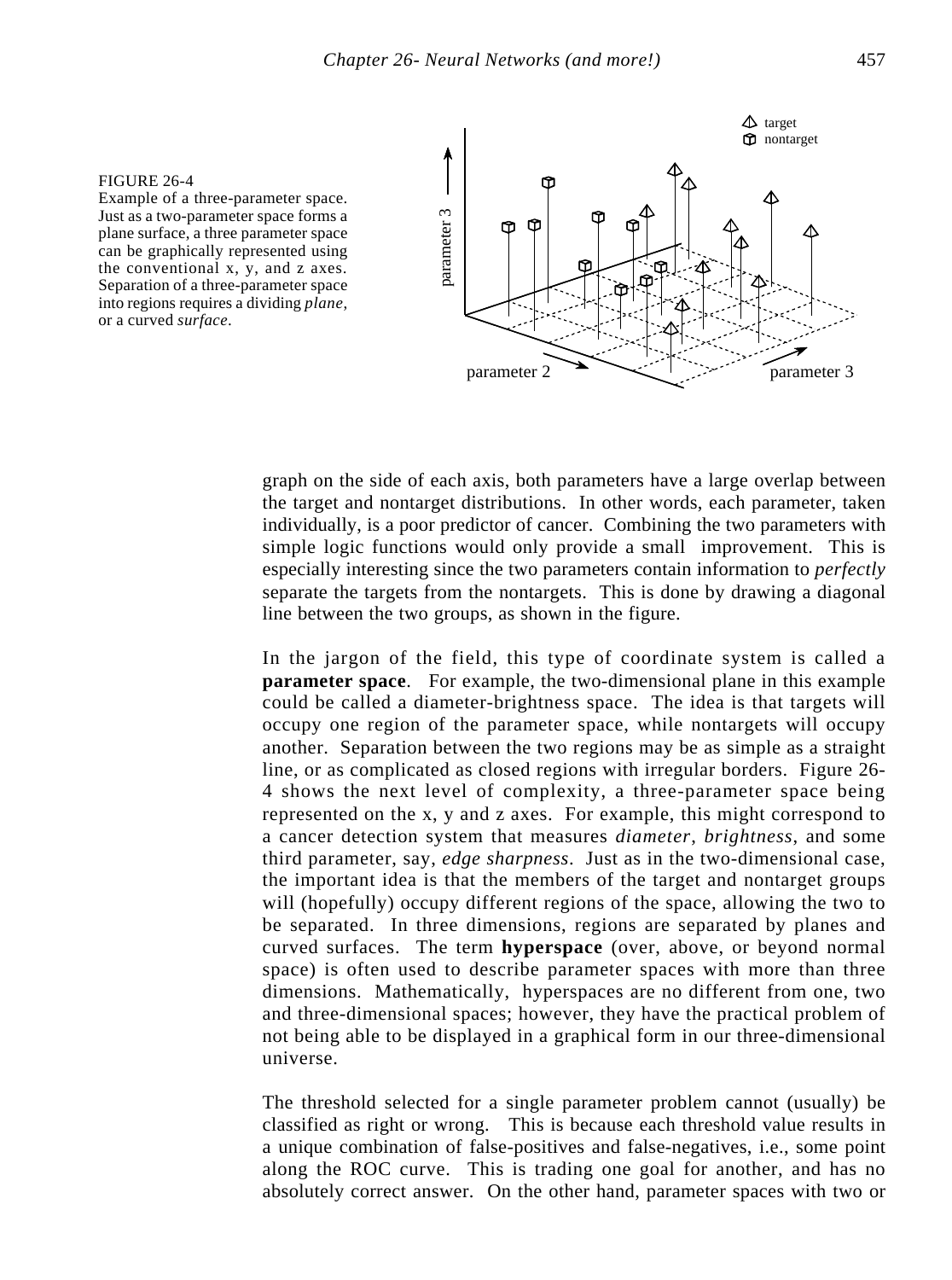more parameters can definitely have wrong divisions between regions. For instance, imagine increasing the number of data points in Fig. 26-3, revealing a small overlap between the target and nontarget groups. It would be possible to move the threshold line between the groups to trade the number of falsepositives against the number of false-negatives. That is, the diagonal line would be moved toward the top-right, or the bottom-left. However, it would be wrong to rotate the line, because it would increase *both* types of errors.

As suggested by these examples, the conventional approach to target detection (sometimes called pattern recognition) is a two step process. The first step is called **feature extraction**. This uses algorithms to reduce the raw data to a few parameters, such as diameter, brightness, edge sharpness, etc. These parameters are often called **features** or **classifiers**. Feature extraction is needed to reduce the amount of data. For example, a medical x-ray image may contain more than a million pixels. The goal of feature extraction is to distill the information into a more concentrated and manageable form. This type of algorithm development is more of an art than a science. It takes a great deal of experience and skill to look at a problem and say: "*These are the classifiers that best capture the information.*" Trial-and-error plays a significant role.

In the second step, an evaluation is made of the classifiers to determine if the target is present or not. In other words, some method is used to divide the parameter space into a region that corresponds to the targets, and a region that corresponds to the nontargets. This is quite straightforward for one and two-parameter spaces; the known data points are plotted on a graph (such as Fig. 26-3), and the regions separated by eye. The division is then written into a computer program as an equation, or some other way of defining one region from another. In principle, this same technique can be applied to a three-dimensional parameter space. The problem is, threedimensional graphs are very difficult for humans to understand and visualize (such as Fig. 26-4). Caution: Don't try this in hyperspace; your brain will explode!

In short, we need a machine that can carry out a multi-parameter space division, according to examples of target and nontarget signals. This ideal target detection system is remarkably close to the main topic of this chapter, the *neural network*.

## **Neural Network Architecture**

Humans and other animals process information with *neural networks*. These are formed from *trillions* of **neurons** (nerve cells) exchanging brief electrical pulses called **action potentials**. Computer algorithms that mimic these biological structures are formally called **artificial neural networks** to distinguish them from the squishy things inside of animals. However, most scientists and engineers are not this formal and use the term *neural network* to include both biological and nonbiological systems.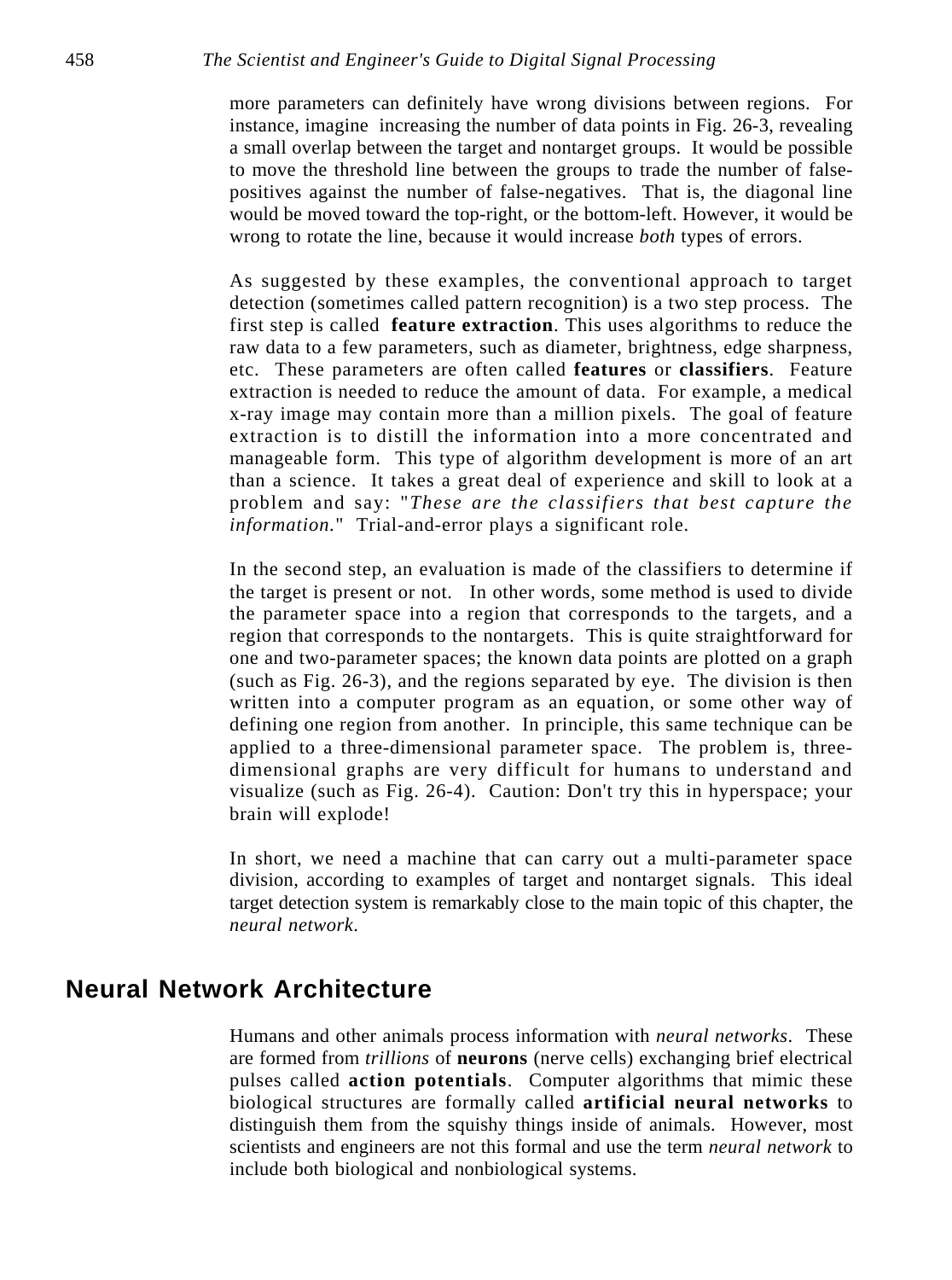Neural network research is motivated by two desires: to obtain a better understanding of the human brain, and to develop computers that can deal with abstract and poorly defined problems. For example, conventional computers have trouble understanding speech and recognizing people's faces. In comparison, humans do extremely well at these tasks.

Many different neural network structures have been tried, some based on imitating what a biologist sees under the microscope, some based on a more mathematical analysis of the problem. The most commonly used structure is shown in Fig. 26-5. This neural network is formed in three layers, called the **input layer, hidden layer, and output layer**. Each layer consists of one or more **nodes**, represented in this diagram by the small circles. The lines between the nodes indicate the flow of information from one node to the next. In this particular type of neural network, the information flows only from the input to the output (that is, from left-to-right). Other types of neural networks have more intricate connections, such as feedback paths.

The nodes of the input layer are **passive**, meaning they do not modify the data. They receive a single value on their input, and duplicate the value to

Information Flow

 $X1<sub>2</sub>$ 

 $X1<sub>1</sub>$ 



#### FIGURE 26-5

Neural network architecture. This is the most common structure for neural networks: three layers with full interconnection. The input layer nodes are passive, doing nothing but relaying the values from their single input to their multiple outputs. In comparison, the nodes of the hidden and output layers are active, modifying the signals in accordance with Fig. 26-6. The action of this neural network is determined by the weights applied in the hidden and output nodes.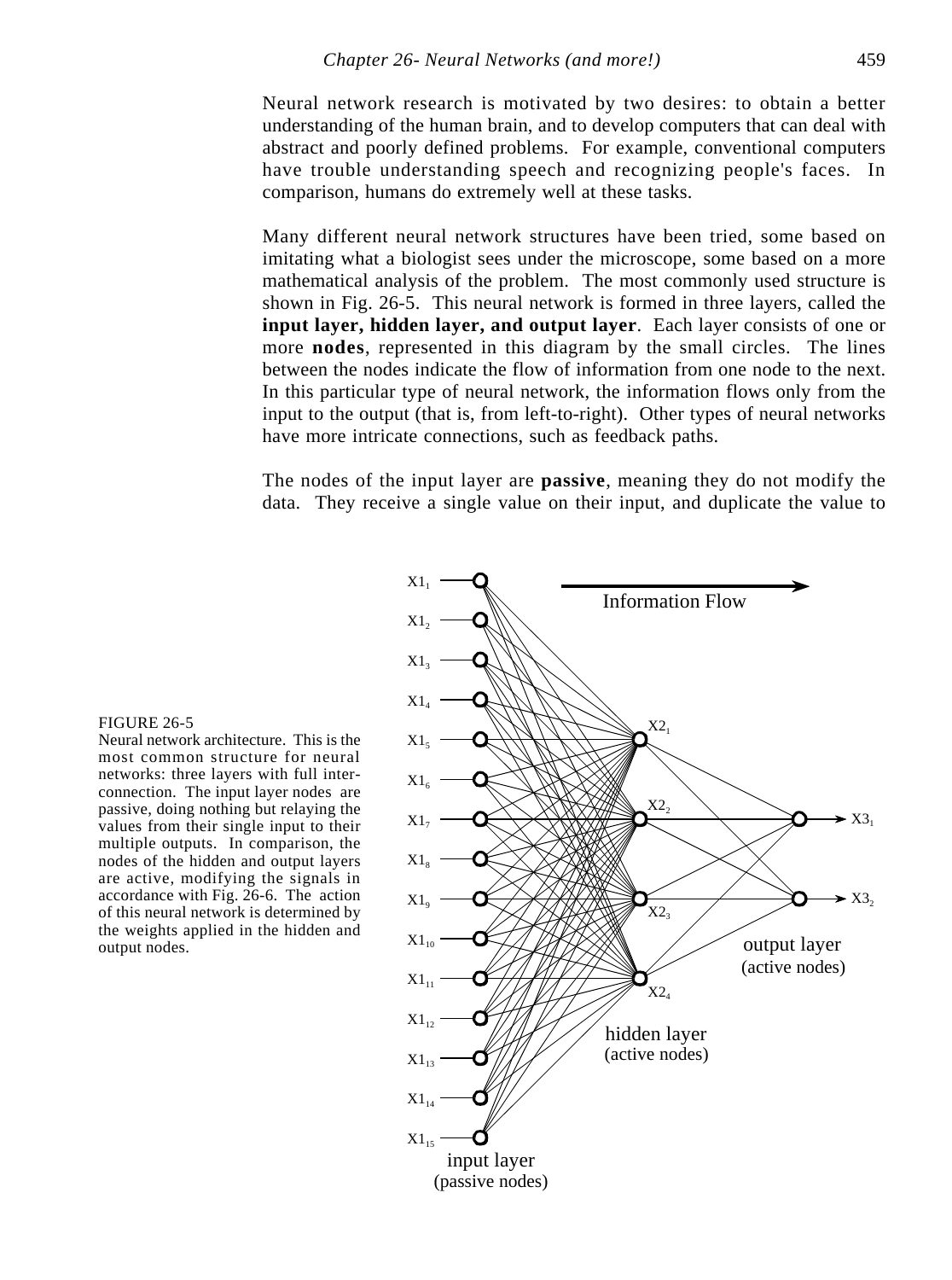their multiple outputs. In comparison, the nodes of the hidden and output layer are **active**. This means they modify the data as shown in Fig. 26-6. The variables:  $XI_1, XI_2 \cdots XI_{15}$  hold the data to be evaluated (see Fig. 26-5). For example, they may be pixel values from an image, samples from an audio signal, stock market prices on successive days, etc. They may also be the output of some other algorithm, such as the classifiers in our cancer detection example: diameter, brightness, edge sharpness, etc.

Each value from the input layer is duplicated and sent to *all* of the hidden nodes. This is called a **fully interconnected** structure. As shown in Fig. 26- 6, the values entering a hidden node are multiplied by **weights**, a set of predetermined numbers stored in the program. The weighted inputs are then added to produce a single number. This is shown in the diagram by the symbol,  $\Sigma$ . Before leaving the node, this number is passed through a nonlinear mathematical function called a *sigmoid*. This is an "s" shaped curve that limits the node's output. That is, the input to the sigmoid is a value between  $-\infty$  and  $+\infty$ , while its output can only be between 0 and 1.

The outputs from the hidden layer are represented in the flow diagram (Fig 26- 5) by the variables:  $X2_1, X2_2, X2_3$  and  $X2_4$ . Just as before, each of these values is duplicated and applied to the next layer. The active nodes of the output layer combine and modify the data to produce the two output values of this network,  $X3_1$  and  $X3_2$ .

Neural networks can have any number of layers, and any number of nodes per layer. Most applications use the three layer structure with a maximum of a few hundred input nodes. The hidden layer is usually about 10% the size of the input layer. In the case of target detection, the output layer only needs a single node. The output of this node is thresholded to provide a positive or negative indication of the target's presence or absence in the input data.

Table 26-1 is a program to carry out the flow diagram of Fig. 26-5. The key point is that this architecture is very simple and very generalized. This same flow diagram can be used for many problems, regardless of their particular quirks. The ability of the neural network to provide useful data manipulation lies in the proper selection of the *weights*. This is a dramatic departure from conventional information processing where solutions are described in step-bystep procedures.

As an example, imagine a neural network for recognizing objects in a sonar signal. Suppose that 1000 samples from the signal are stored in a computer. How does the computer determine if these data represent a submarine, whale, undersea mountain, or nothing at all? Conventional DSP would approach this problem with mathematics and algorithms, such as correlation and frequency spectrum analysis. With a neural network, the 1000 samples are simply fed into the input layer, resulting in values popping from the output layer. By selecting the proper weights, the output can be configured to report a wide range of information. For instance, there might be outputs for: submarine (yes/no), whale (yes/no), undersea mountain (yes/no), etc.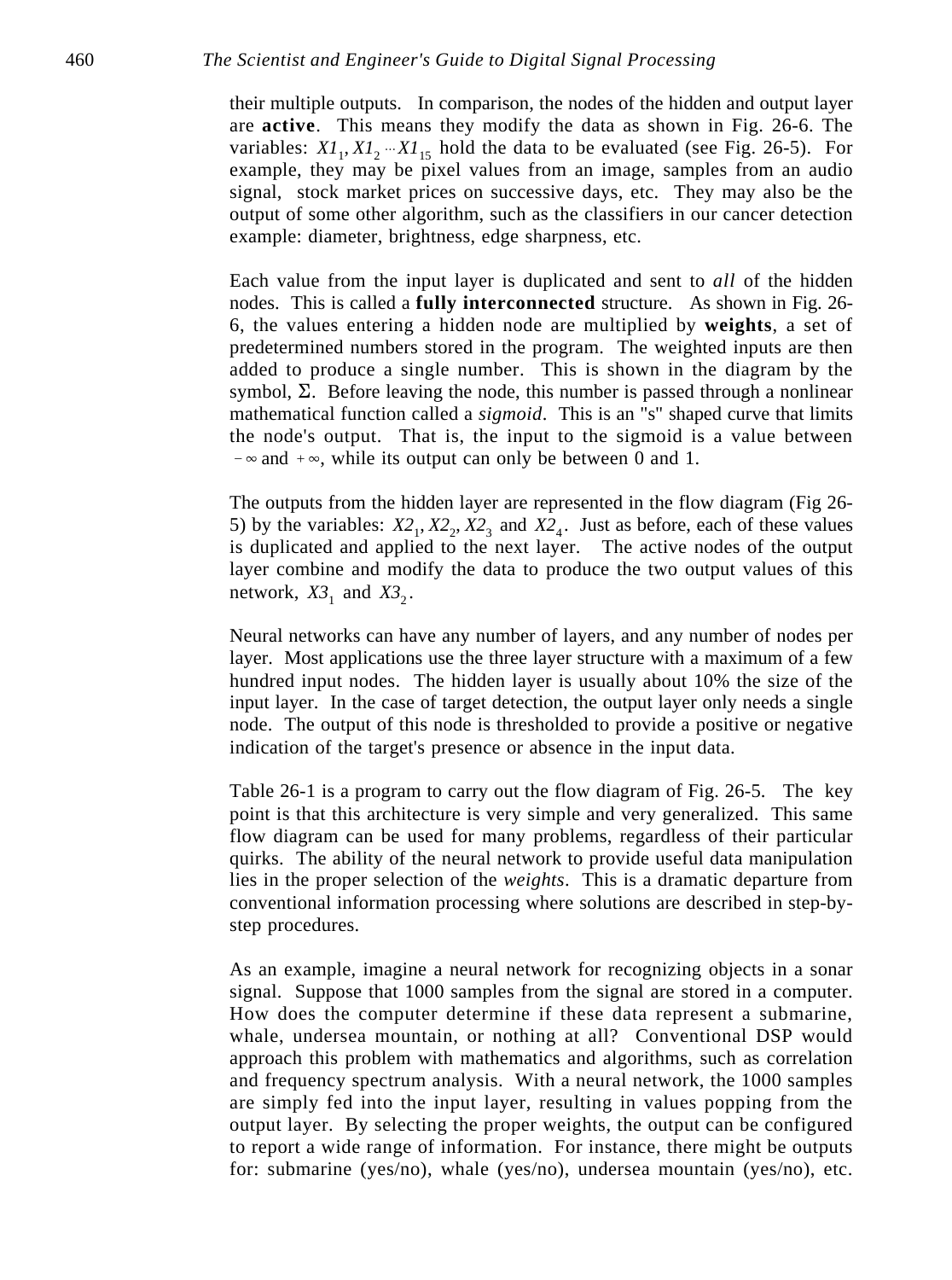

Neural network active node. This is a flow diagram of the active nodes used in the hidden and output layers of the neural network. Each input is multiplied by a weight (the  $w_N$  values), and then summed. This produces a single value that is passed through an "s" shaped nonlinear function called a *sigmoid*. The sigmoid function is shown in more detail in Fig. 26-7.



With other weights, the outputs might classify the objects as: metal or nonmetal, biological or nonbiological, enemy or ally, etc. No algorithms, no rules, no procedures; only a relationship between the input and output dictated by the values of the weights selected.

```
100 'NEURAL NETWORK (FOR THE FLOW DIAGRAM IN FIG. 26-5)
110 '<br>120 DIM X1[15]
                                       'holds the input values
130 DIM X2[4] 'holds the values exiting the hidden layer
140 DIM X3[2] 'holds the values exiting the output layer
150 DIM WH[4,15] 150 DIM WO[2,4] 160 DIM WO[2,4] 160 DIM WO[2,4]
                                       'holds the output layer weights
170 '
180 GOSUB XXXX The load X1[] with the input data
190 GOSUB XXXX 'mythical subroutine to load the weights, WH[, ] \& W0[, ]
200 '
210 ' 'FIND THE HIDDEN NODE VALUES, X2[ ]
220 FOR J% = 1 TO 4 \qquad 'loop for each hidden layer node
230 \text{ACC} = 0 <br>
240 \text{FOR } I\% = 1 \text{ TO } 15 <br>
240 \text{FOR } I\% = 1 \text{ TO } 15 <br>
240 \text{FOR } I\% = 1 \text{ TO } 15 <br>
240 \text{FOR } I\% = 1 \text{ TO } 15 <br>
240 \text{FOR } I\% = 1 \text{ TO } 15 <br>
240 \text{FOR } I\% = 1 \text{ TO } 15 <br>
240 \text{FOR } I\% = 1 \text{ TO } 15 <br>
240 \text{'weight and sum each input node
250 ACC = ACC + X1[I\%] * WH[J\%]I\%]260 NEXT I%<br>270 X2[J\%]=1/(1+EXP(-ACC))'pass summed value through the sigmoid
280 NEXT J%
290 '<br>300 '
                                       'FIND THE OUTPUT NODE VALUES, X3[ ]
310 FOR J% = 1 TO 2 \qquad 'loop for each output layer node
320 \text{ ACC} = 0<br>
330 \text{ FOR I\%} = 1 \text{ TO } 4<br>
'weight and sum each hidden node
                                       'weight and sum each hidden node
340 ACC = ACC + X2[I%] * WO[J%,I%]
350 NEXT I%
360 X3[J\%] = 1/(1 + EXP(-ACC)) 'pass summed value through the sigmoid
370 NEXT J%
380 '
390 END
                                        TABLE 26-1
```
#### FIGURE 26-6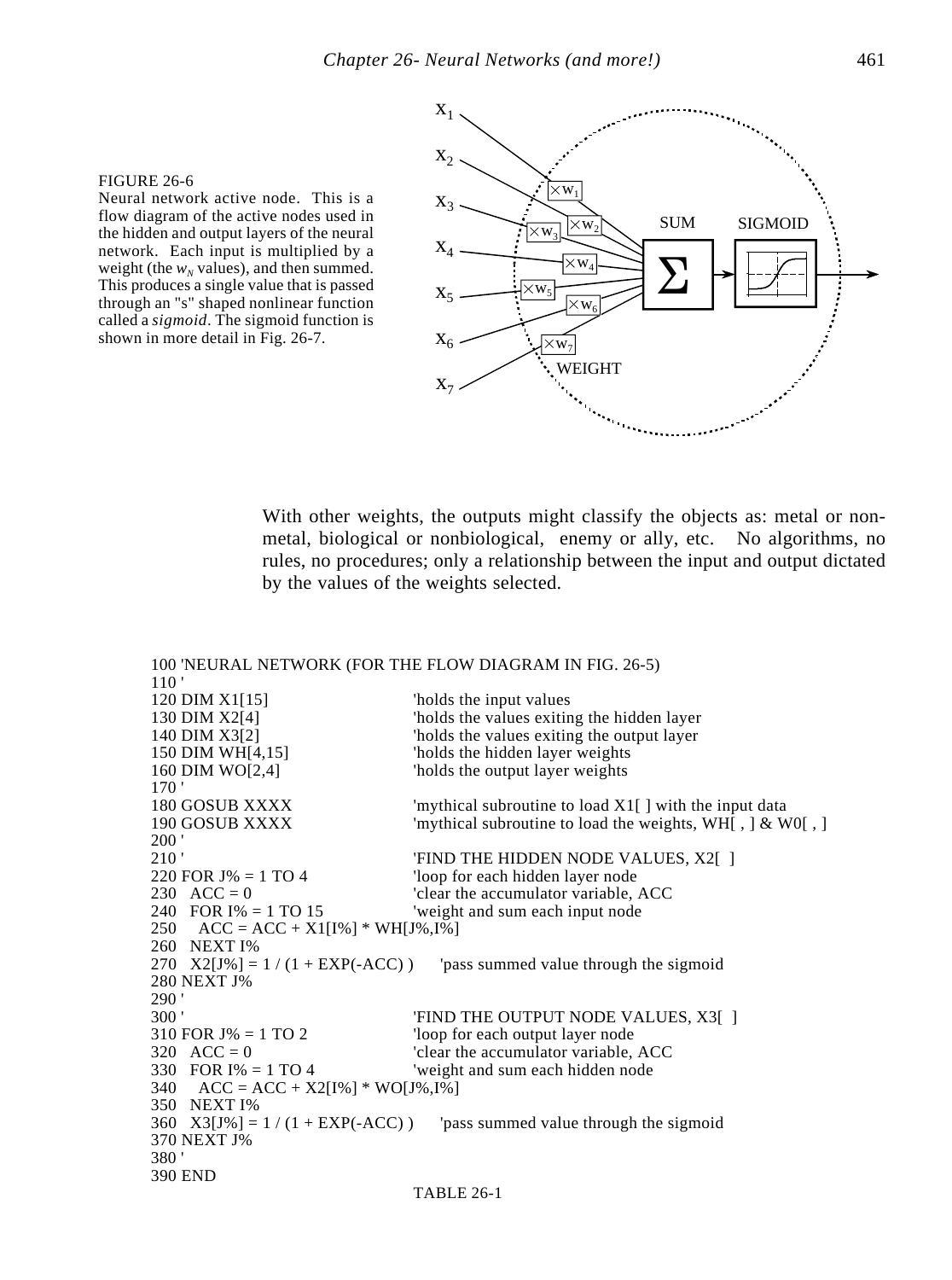

FIGURE 26-7 The sigmoid function and its derivative. Equations 26-1 and 26-2 generate these curves.

Figure 26-7a shows a closer look at the sigmoid function, mathematically described by the equation:

EQUATION 26-1 The sigmoid function. This is used in neural networks as a smooth threshold. This function is graphed in Fig. 26-7a. *s* (*x*) ' 1 1%*e* &*x*

The exact shape of the sigmoid is not important, only that it is a **smooth threshold**. For comparison, a **simple threshold** produces a value of *one* when  $x > 0$ , and a value of *zero* when  $x < 0$ . The sigmoid performs this same basic thresholding function, but is also *differentiable*, as shown in Fig. 26-7b. While the derivative is not used in the flow diagram (Fig. 25-5), it is a critical part of finding the proper weights to use. More about this shortly. An advantage of the sigmoid is that there is a shortcut to calculating the value of its derivative:

EQUATION 26-2 First derivative of the sigmoid function. This is calculated by using the value of the sigmoid function itself.

 $s'(x) = s(x) [1 - s(x)]$ 

For example, if  $x = 0$ , then  $s(x) = 0.5$  (by Eq. 26-1), and the first derivative is calculated:  $s'(x) = 0.5(1 - 0.5) = 0.25$ . This isn't a critical concept, just a trick to make the algebra shorter.

Wouldn't the neural network be more flexible if the sigmoid could be adjusted left-or-right, making it centered on some other value than  $x = 0$ ? The answer is yes, and most neural networks allow for this. It is very simple to implement; an additional node is added to the input layer, with its input always having a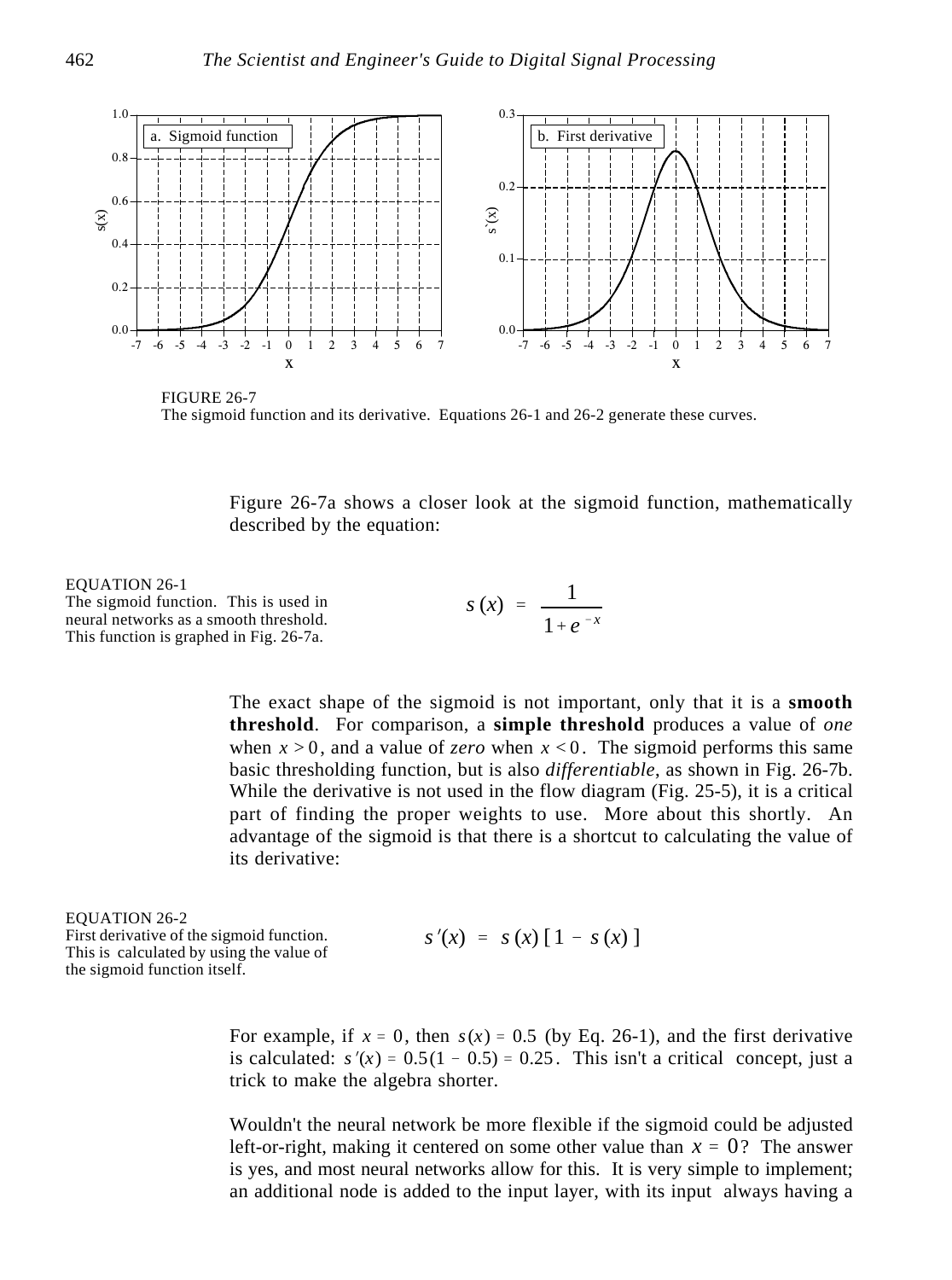value of *one*. When this is multiplied by the weights of the hidden layer, it provides a *bias* (DC offset) to each sigmoid. This addition is called a **bias node**. It is treated the same as the other nodes, except for the constant input.

Can neural networks be made without a sigmoid or similar nonlinearity? To answer this, look at the three-layer network of Fig. 26-5. If the sigmoids were not present, the three layers would *collapse* into only two layers. In other words, the summations and weights of the hidden and output layers could be combined into a single layer, resulting in only a two-layer network.

### **Why Does It Work?**

The weights required to make a neural network carry out a particular task are found by a **learning algorithm**, together with **examples** of how the system *should* operate. For instance, the examples in the sonar problem would be a database of several hundred (or more) of the 1000 sample segments. Some of the example segments would correspond to submarines, others to whales, others to random noise, etc. The learning algorithm uses these examples to calculate a set of weights appropriate for the task at hand. The term **learning** is widely used in the neural network field to describe this process; however, a better description might be: *determining an optimized set of weights based on the statistics of the examples.* Regardless of what the method is called, the resulting weights are virtually impossible for humans to understand. Patterns may be observable in some rare cases, but generally they appear to be random numbers. A neural network using these weights can be observed to have the proper input/output relationship, but *why* these particular weights work is quite baffling. This mystic quality of neural networks has caused many scientists and engineers to shy away from them. Remember all those science fiction movies of renegade computers taking over the earth?

In spite of this, it is common to hear neural network advocates make statements such as: "neural networks are well understood." To explore this claim, we will first show that it is possible to pick neural network weights through traditional DSP methods. Next, we will demonstrate that the learning algorithms provide *better* solutions than the traditional techniques. While this doesn't explain *why* a particular set of weights works, it does provide confidence in the method.

In the most sophisticated view, the neural network is a method of labeling the various regions in *parameter space*. For example, consider the sonar system neural network with 1000 inputs and a single output. With proper weight selection, the output will be near *one* if the input signal is an echo from a submarine, and near *zero* if the input is only noise. This forms a parameter hyperspace of 1000 dimensions. The neural network is a method of assigning a value to each location in this hyperspace. That is, the 1000 input values define a *location* in the hyperspace, while the output of the neural network provides the *value* at that location. A look-up table could perform this task perfectly, having an output value stored for each possible input address. The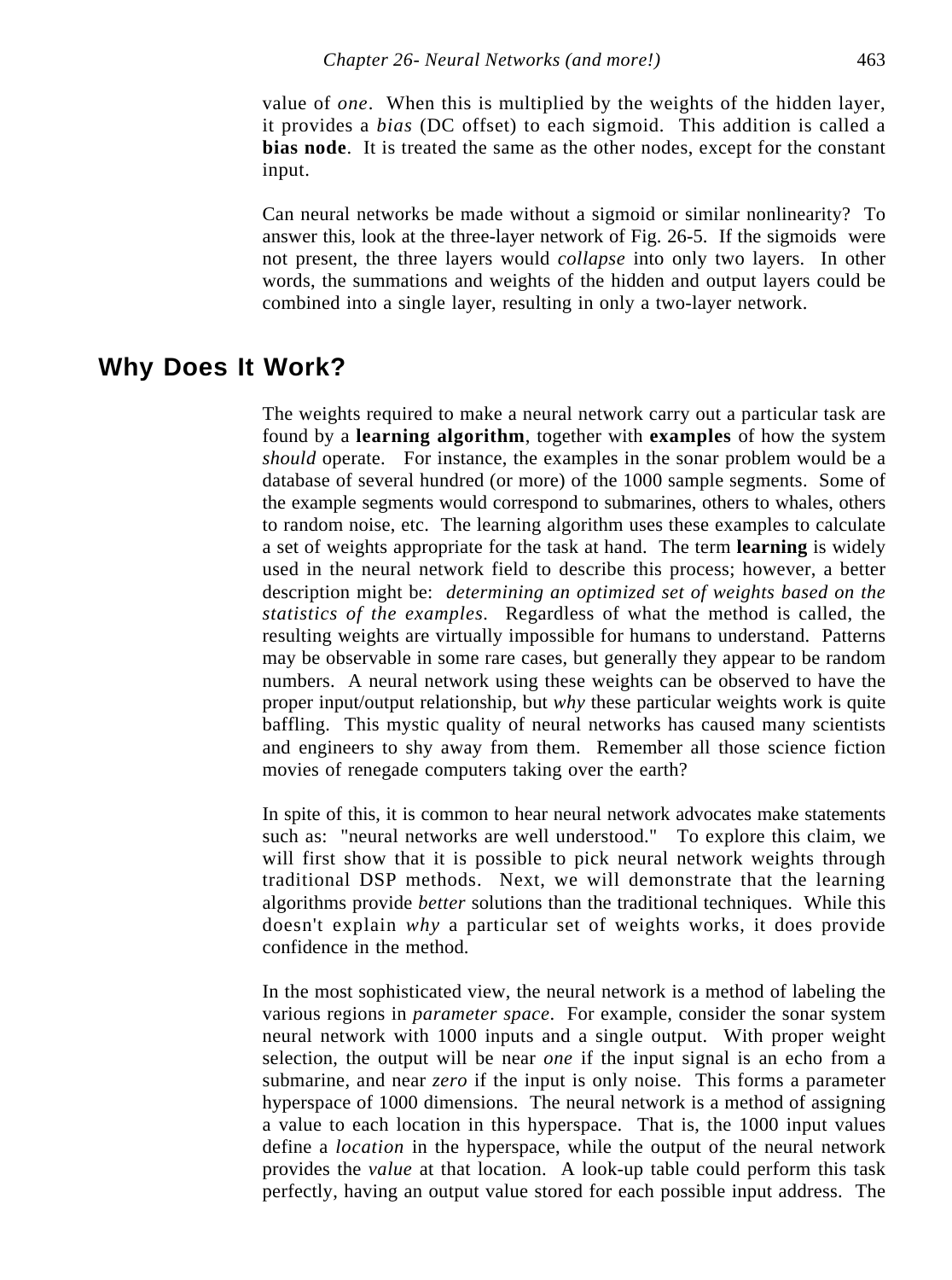#### 464 *The Scientist and Engineer's Guide to Digital Signal Processing*

difference is that the neural network *calculates* the value at each location (address), rather than the impossibly large task of *storing* each value. In fact, neural network architectures are often evaluated by how well they separate the hyperspace for a given number of weights.

This approach also provides a clue to the number of nodes required in the hidden layer. A parameter space of *N* dimensions requires *N* numbers to specify a location. Identifying a *region* in the hyperspace requires 2*N* values (i.e., a minimum and maximum value along each axis defines a hyperspace rectangular solid). For instance, these simple calculations would indicate that a neural network with 1000 inputs needs 2000 weights to identify one region of the hyperspace from another. In a fully interconnected network, this would require two hidden nodes. The number of regions needed depends on the particular problem, but can be expected to be far less than the number of dimensions in the parameter space. While this is only a crude approximation, it generally explains why most neural networks can operate with a hidden layer of 2% to 30% the size of the input layer.

A completely different way of understanding neural networks uses the DSP concept of *correlation*. As discussed in Chapter 7, correlation is the optimal way of detecting if a known pattern is contained within a signal. It is carried out by multiplying the signal with the pattern being looked for, and adding the products. The higher the sum, the more the signal resembles the pattern. Now, examine Fig. 26-5 and think of each hidden node as looking for a specific pattern in the input data. That is, each of the hidden nodes *correlates* the input data with the set of weights associated with that hidden node. If the pattern is present, the sum passed to the sigmoid will be large, otherwise it will be small.

The action of the sigmoid is quite interesting in this viewpoint. Look back at Fig. 26-1d and notice that the probability curve separating two bell shaped distributions resembles a sigmoid. If we were manually designing a neural network, we could make the output of each hidden node be the *fractional probability* that a specific pattern is present in the input data. The output layer repeats this operation, making the entire three-layer structure a correlation of correlations, a network that looks for *patterns of patterns*.

Conventional DSP is based on two techniques, *convolution* and *Fourier analysis*. It is reassuring that neural networks can carry out both these operations, plus *much more*. Imagine an *N* sample signal being filtered to produce another *N* sample signal. According to the output side view of convolution, each sample in the output signal is a weighted sum of samples from the input. Now, imagine a two-layer neural network with *N* nodes in each layer. The value produced by each output layer node is also a weighted sum of the input values. If each output layer node uses the same weights as all the other output nodes, the network will implement linear convolution. Likewise, the DFT can be calculated with a two layer neural network with *N* nodes in each layer. Each output layer node finds the amplitude of one frequency component. This is done by making the weights of each output layer node the same as the sinusoid being looked for. The resulting network correlates the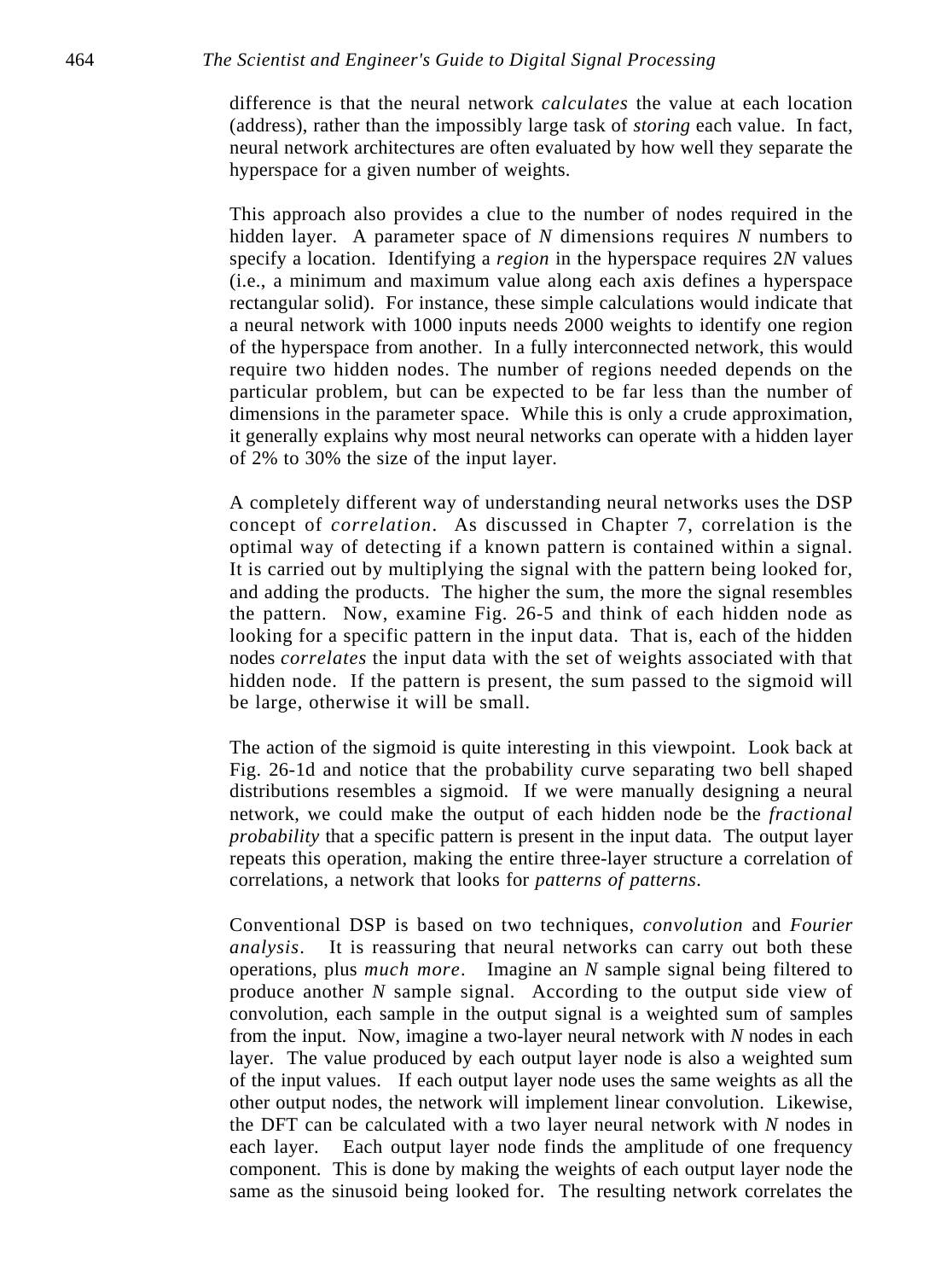input signal with each of the basis function sinusoids, thus calculating the DFT. Of course, a two-layer neural network is much less powerful than the standard three layer architecture. This means neural networks can carry out *nonlinear* as well as *linear* processing.

Suppose that one of these conventional DSP strategies is used to design the weights of a neural network. Can it be claimed that the network is *optimal*? Traditional DSP algorithms are usually based on assumptions about the characteristics of the input signal. For instance, Wiener filtering is optimal for maximizing the signal-to-noise ratio *assuming* the signal and noise spectra are both known; correlation is optimal for detecting targets *assuming* the noise is white; deconvolution counteracts an undesired convolution *assuming* the deconvolution kernel is the inverse of the original convolution kernel, etc. The problem is, scientist and engineer's seldom have a perfect knowledge of the input signals that will be encountered. While the underlying mathematics may be elegant, the overall performance is limited by how well the data are understood.

For instance, imagine testing a traditional DSP algorithm with actual input signals. Next, repeat the test with the algorithm changed slightly, say, by increasing one of the parameters by one percent. If the second test result is better than the first, the original algorithm is not optimized for the task at hand. Nearly all conventional DSP algorithms can be significantly improved by a trial-and-error evaluation of small changes to the algorithm's parameters and procedures. This is the strategy of the neural network.

# **Training the Neural Network**

Neural network design can best be explained with an example. Figure 26-8 shows the problem we will attack, identifying individual letters in an image of text. This pattern recognition task has received much attention. It is easy enough that many approaches achieve partial success, but difficult enough that there are no perfect solutions. Many successful commercial products have been based on this problem, such as: reading the addresses on letters for postal routing, document entry into word processors, etc.

The first step in developing a neural network is to create a database of examples. For the text recognition problem, this is accomplished by printing the 26 capital letters:  $A, B, C, D - Y, Z, 50$  times on a sheet of paper. Next, these 1300 letters are converted into a digital image by using one of the many scanning devices available for personal computers. This large digital image is then divided into small images of  $10\times10$  pixels, each containing a single letter. This information is stored as a 1.3 Megabyte database: 1300 images; 100 pixels per image; 8 bits per pixel. We will use the first 260 images in this database to *train* the neural network (i.e., determine the weights), and the remainder to *test* its performance. The database must also contain a way of identifying the letter contained in each image. For instance, an additional byte could be added to each  $10\times10$ image, containing the letter's ASCII code. In another scheme, the position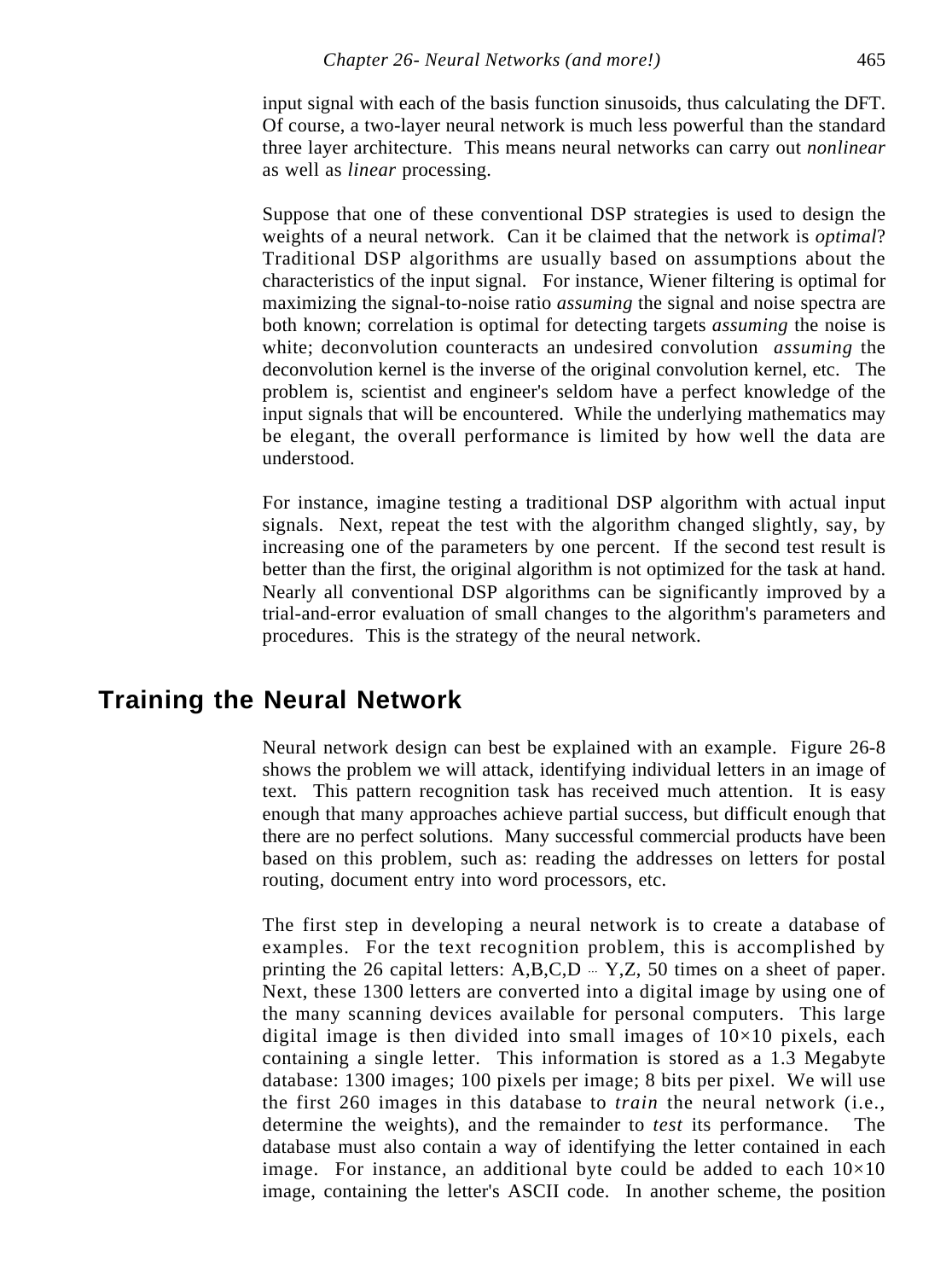#### FIGURE 26-8

Example image of text. Identifying letters in images of text is one of the classic pattern recognition problems. In this example, each letter is contained in a 10×10 pixel image, with 256 gray levels per pixel. The database used to train and test the example neural network consists of 50 sets of the 26 capital letters, for a total of 1300 images. The images shown here are a portion of this database.



of each  $10\times10$  image in the database could indicate what the letter is. For example, images 0 to 49 might all be an "A", images 50-99 might all be a "B", etc.

For this demonstration, the neural network will be designed for an arbitrary task: determine which of the 10×10 images contains a *vowel*, i.e., A, E, I, O, or U. This may not have any practical application, but it does illustrate the ability of the neural network to learn very abstract pattern recognition problems. By including ten examples of each letter in the training set, the network will (hopefully) learn the key features that distinguish the target from the nontarget images.

The neural network used in this example is the traditional three-layer, fully interconnected architecture, as shown in Figs. 26-5 and 26-6. There are 101 nodes in the input layer (100 pixel values plus a bias node), 10 nodes in the hidden layer, and 1 node in the output layer. When a 100 pixel image is applied to the input of the network, we want the output value to be close to *one* if a vowel is present, and near *zero* if a vowel is not present. Don't be worried that the input signal was acquired as a two-dimensional array  $(10\times10)$ , while the input to the neural network is a one-dimensional array. This is *your* understanding of how the pixel values are interrelated; the *neural network* will find relationships of its own.

Table 26-2 shows the main program for calculating the neural network weights, with Table 26-3 containing three subroutines called from the main program. The array elements: X1[1] through X1[100], hold the input layer values. In addition, X1[101] always holds a value of 1, providing the input to the bias node. The output values from the hidden nodes are contained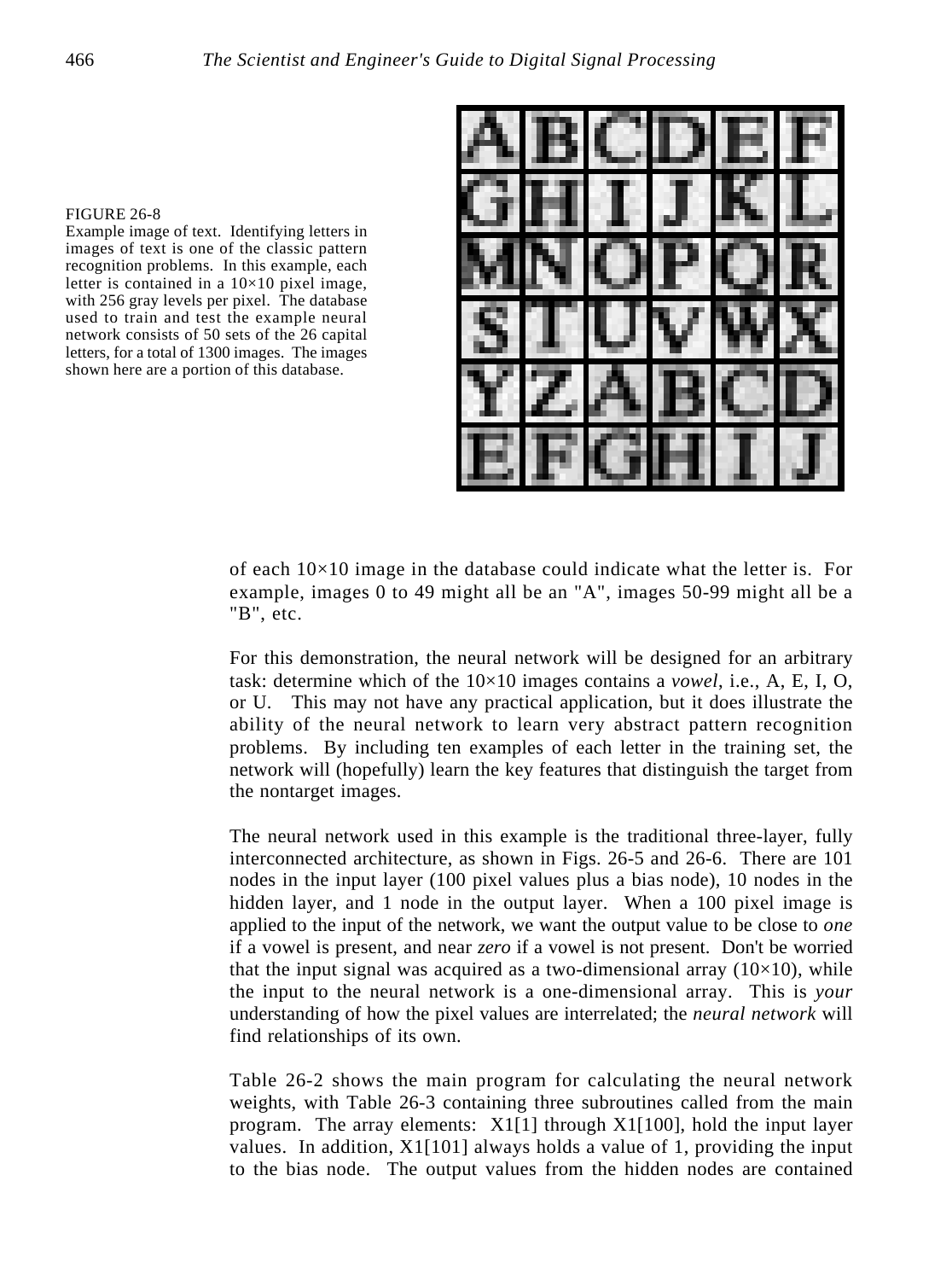```
100 'NEURAL NETWORK TRAINING (Determination of weights)
\frac{110}{120}120 'INITIALIZE<br>130 MU = .000005 'iteration ster
                                       'iteration step size
140 DIM X1[101] 'holds the input layer signal + bias term<br>150 DIM X2[10] 'holds the hidden layer signal
                                       holds the hidden layer signal
160 DIM WH[10,101] 'holds hidden layer weights
170 DIM WO[10] \blacksquare 'holds output layer weights
180 '
190 FOR H% = 1 TO 10 \, 'SET WEIGHTS TO RANDOM VALUES
200 \text{ WO}[\text{H}\%] = (\text{RND-0.5}) 'output layer weights: -0.5 to 0.5<br>210 FOR I\% = 1 TO 101 'hidden layer weights: -0.0005 to
                                       'hidden layer weights: -0.0005 to 0.0005220 WH[H%,I%] = (RND-0.5)/1000230 NEXT I%
240 NEXT H%
250 '
260 ' TTERATION LOOP
270 FOR ITER% = 1 TO 800 'loop for 800 iterations
280'<br>290 ESUM = 0
                                       'clear the error accumulator. ESUM
300 '<br>310 FOR LETTER% = 1 TO 260
                                       'loop for each letter in the training set
320 GOSUB 1000 'load X1[ ] with training set
330 GOSUB 2000 'find the error for this letter, ELET
340 ESUM = ESUM + ELET^2 \alpha 'accumulate error for this iteration
350 GOSUB 3000 'find the new weights
360 NEXT LETTER%
370 '
380 PRINT ITER% ESUM 'print the progress to the video screen
390 '
400 NEXT ITER%
410 '
420 GOSUB XXXX 'mythical subroutine to save the weights
430 END
                             TABLE 26-2
```
in the array elements: X2[1] through X2[10]. The variable, X3, contains the network's output value. The weights of the hidden layer are contained in the array, WH[ , ], where the first index identifies the hidden node (1 to 10), and the second index is the input layer node (1 to 101). The weights of the output layer are held in WO[1] to WO[10]. This makes a total of 1020 weight values that define how the network will operate.

The first action of the program is to set each weight to an arbitrary initial value by using a random number generator. As shown in lines 190 to 240, the hidden layer weights are assigned initial values between -0.0005 and 0.0005, while the output layer weights are between -0.5 and 0.5. These ranges are chosen to be the same order of magnitude that the final weights *must* be. This is based on: (1) the range of values in the input signal, (2) the number of inputs summed at each node, and (3) the range of values over which the sigmoid is active, an input of about  $-5 < x < 5$ , and an output of 0 to 1. For instance, when 101 inputs with a typical value of 100 are multiplied by the typical weight value of 0.0002, the sum of the products is about 2, which is in the active range of the sigmoid's input.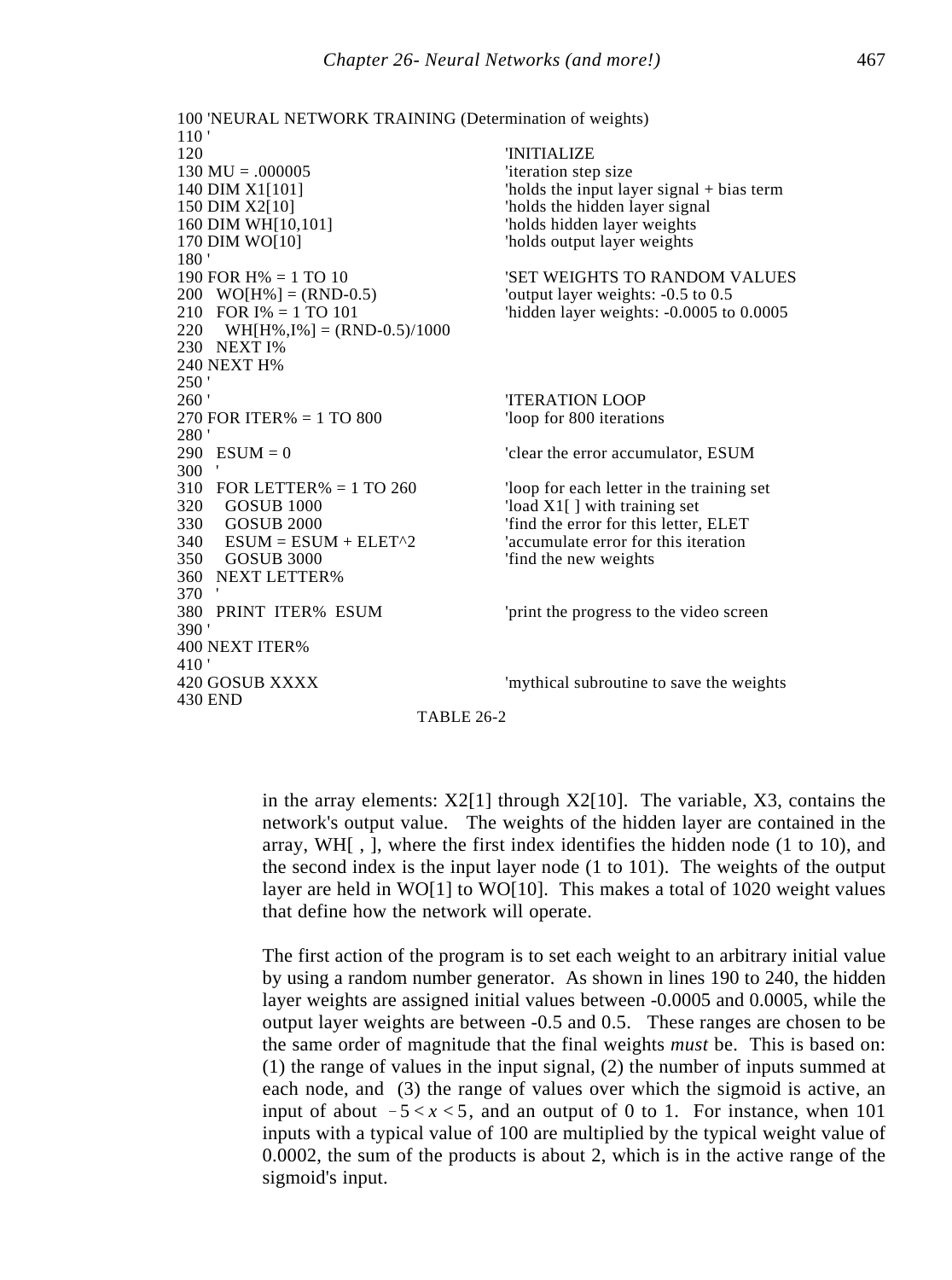If we evaluated the performance of the neural network using these random weights, we would expect it to be the same as random guessing. The learning algorithm improves the performance of the network by gradually changing each weight in the proper direction. This is called an **iterative** procedure, and is controlled in the program by the FOR-NEXT loop in lines 270-400. Each iteration makes the weights slightly more efficient at separating the target from the nontarget examples. The iteration loop is usually carried out until no further improvement is being made. In typical neural networks, this may be anywhere from ten to ten-thousand iterations, but a few hundred is common. This example carries out 800 iterations.

In order for this iterative strategy to work, there must be a *single* parameter that describes how well the system is currently performing. The variable ESUM (for error sum) serves this function in the program. The first action inside the iteration loop is to set ESUM to zero (line 290) so that it can be used as an accumulator. At the end of each iteration, the value of ESUM is printed to the video screen (line 380), so that the operator can insure that progress is being made. The value of ESUM will start high, and gradually decrease as the neural network is trained to recognize the targets. Figure 26-9 shows examples of how ESUM decreases as the iterations proceed.

All 260 images in the training set are evaluated during each iteration, as controlled by the FOR-NEXT loop in lines 310-360. Subroutine 1000 is used to retrieve images from the database of examples. Since this is not something of particular interest here, we will only describe the parameters passed to and from this subroutine. Subroutine 1000 is entered with the parameter, LETTER%, being between 1 and 260. Upon return, the input node values, X1[1] to X1[100], contain the pixel values for the image in the database corresponding to LETTER%. The bias node value, X1[101], is always returned with a constant value of *one*. Subroutine 1000 also returns another parameter, CORRECT. This contains the desired output value of the network for this particular letter. That is, if the letter in the image is a vowel, CORRECT will be returned with a value of *one*. If the letter in the image is not a vowel, CORRECT will be returned with a value of *zero*.

After the image being worked on is loaded into  $X1[1]$  through  $X1[100]$ , subroutine 2000 passes the data through the current neural network to produce the output node value, X3. In other words, subroutine 2000 is the same as the program in Table 26-1, except for a different number of nodes in each layer. This subroutine also calculates how well the current network identifies the letter as a target or a nontarget. In line 2210, the variable ELET (for error-letter) is calculated as the difference between the output value actually generated, X3, and the desired value, CORRECT. This makes ELET a value between -1 and 1. All of the 260 values for ELET are combined (line 340) to form ESUM, the total squared error of the network for the entire training set.

Line 2220 shows an option that is often included when calculating the error: assigning a different *importance* to the errors for targets and nontargets. For example, recall the cancer example presented earlier in this chapter,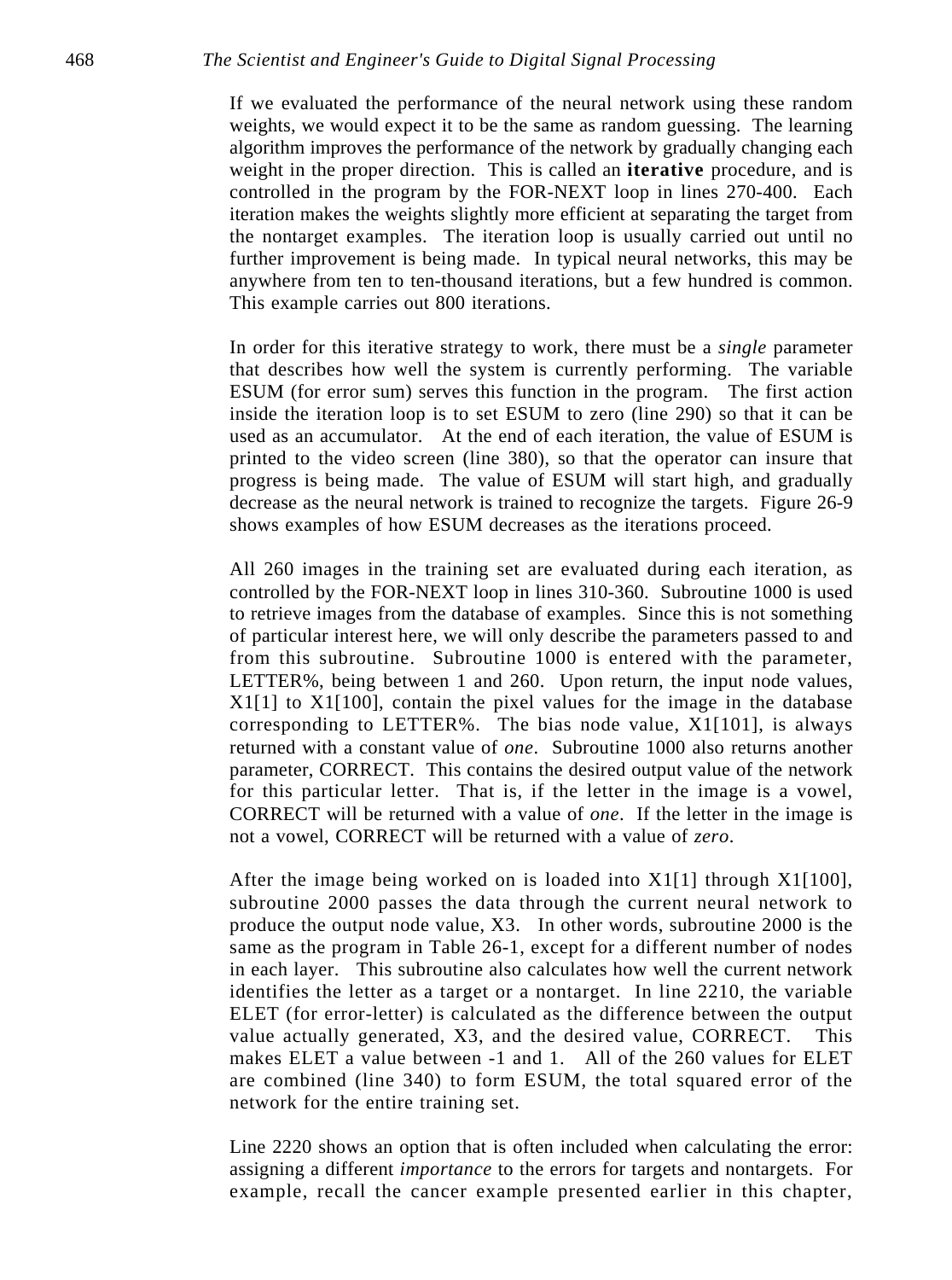1000 'SUBROUTINE TO LOAD X1[ ] WITH IMAGES FROM THE DATABASE 1010 'Variables entering routine: LETTER% 1020 'Variables exiting routine:  $X1[1]$  to  $X1[100]$ ,  $X1[101] = 1$ , CORRECT 1030 ' 1040 'The variable, LETTER%, between 1 and 260, indicates which image in the database is to be 1050 'returned in X1[1] to X1[100]. The bias node, X1[101], always has a value of one. The variable, 1060 'CORRECT, has a value of one if the image being returned is a vowel, and zero otherwise. 1070 '(The details of this subroutine are unimportant, and not listed here). 1900 RETURN 2000 'SUBROUTINE TO CALCULATE THE ERROR WITH THE CURRENT WEIGHTS 2010 'Variables entering routine: X1[ ], X2[ ], WI[ , ], WH[ ], CORRECT 2020 'Variables exiting routine: ELET  $2030'$ <br> $2040'$ 'FIND THE HIDDEN NODE VALUES, X2[ ] 2050 FOR H% = 1 TO 10 'loop for each hidden nodes  $2060 \text{ ACC} = 0$  'clear the accumulator 2070 FOR I% = 1 TO 101 'weight and sum each input node 2080  $ACC = ACC + X1[I\%] * WH[H\%, I\%]$ 2090 NEXT I% 2100  $X2[H\%] = 1/(1 + EXP(-ACC))$  'pass summed value through sigmoid 2110 NEXT H% 2120 ' 2130 ' 'FIND THE OUTPUT VALUE: X3 2140 ACC = 0 'clear the accumulator  $2150$  FOR H% = 1 TO 10  $\qquad$  'weight and sum each hidden node 2160 ACC = ACC +  $X2[H%]$  \* WO[H%] 2170 NEXT H%  $2180 X3 = 1 / (1 + EXP(-ACC))$  'pass summed value through sigmoid 2190 '<br>2200 ' 'FIND ERROR FOR THIS LETTER, ELET 2210 ELET =  $(CORRECT - X3)$  'find the error<br>2220 IF CORRECT = 1 THEN ELET = ELET\*5 'give extra weight to targets  $2220$  IF CORRECT = 1 THEN ELET = ELET\*5 2230 ' 2240 RETURN 3000 'SUBROUTINE TO FIND NEW WEIGHTS 3010 'Variables entering routine: X1[ ], X2[ ], X3, WI[ , ], WH[ ], ELET, MU 3020 'Variables exiting routine: WI[ , ], WH[ ] 3030 ' 3040 ' 'FIND NEW WEIGHTS FOR INPUT NODES 3050 FOR H% = 1 TO 10 3060 FOR I% = 1 TO 101  $3070$  SLOPEO = X3  $*(1 - X3)$ 3080 SLOPEH =  $X2(H\%)$  \* (1 -  $X2[H\%]$ )  $3090$  DX3DW = X1[I%] \* SLOPEH \* WO[H%] \* SLOPEO 3100 WH[H%,I%] = WH[H%,I%] + DX3DW \* ELET \* MU 3110 NEXT I% 3120 NEXT H% 3130 '<br>3140 ' 'FIND NEW WEIGHTS FOR HIDDEN NODES 3150 FOR H% = 1 TO 10 3160 SLOPEO =  $X3 * (1 - X3)$ 3170 DX3DW = X2[H%] \* SLOPEO  $3180$  WO[H%] = WO[H%] + DX3DW \* ELET \* MU 3190 NEXT H% 3200 ' 3210 RETURN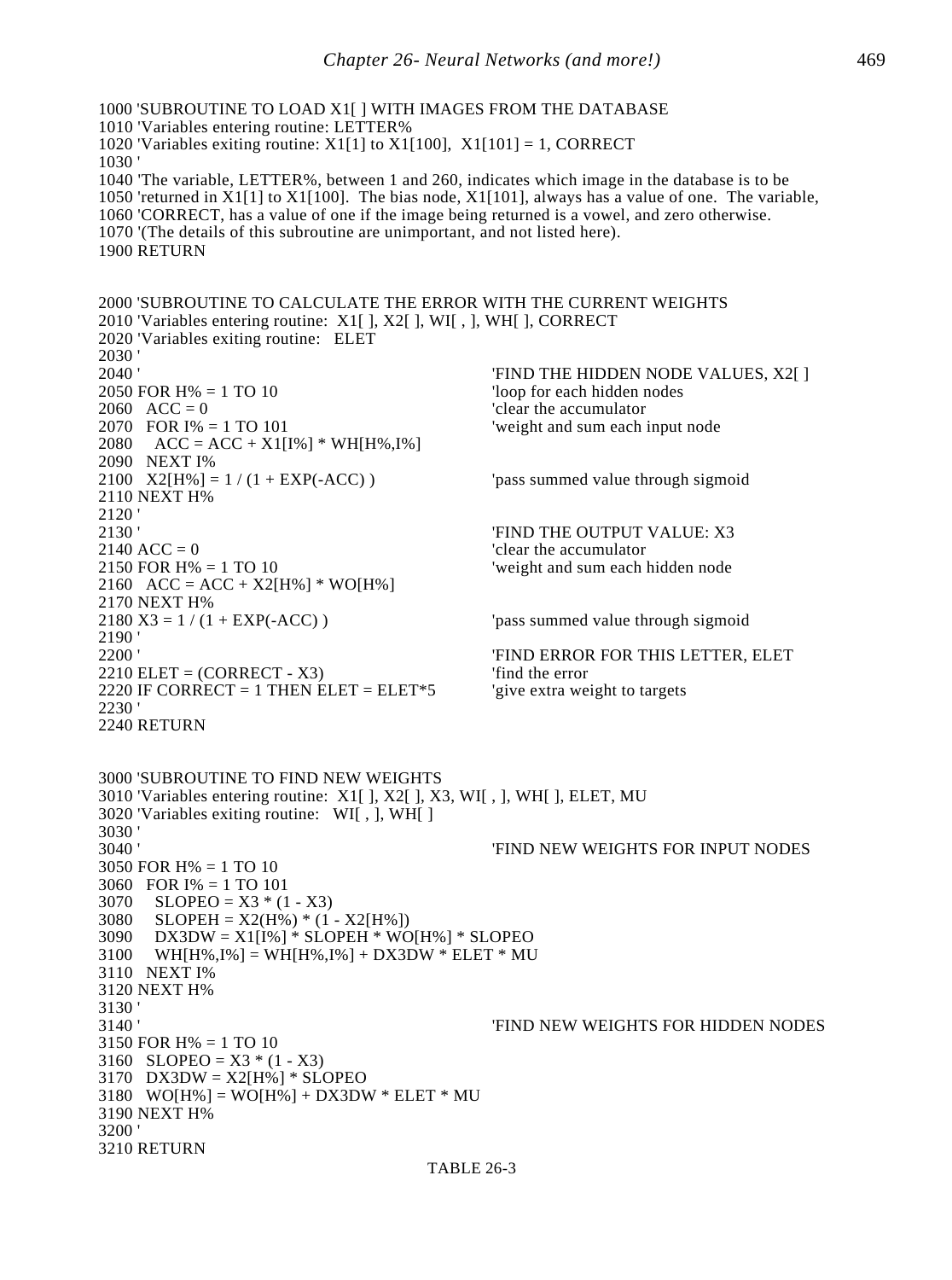and the consequences of making a false-positive error versus a false-negative error. In the present example, we will arbitrarily declare that the error in detecting a target is *five* times as bad as the error in detecting a nontarget. In effect, this tells the network to do a better job with the targets, even if it hurts the performance of the nontargets.

Subroutine 3000 is the heart of the neural network strategy, the algorithm for changing the weights on each iteration. We will use an analogy to explain the underlying mathematics. Consider the predicament of a military paratrooper dropped behind enemy lines. He parachutes to the ground in unfamiliar territory, only to find it is so dark he can't see more than a few feet away. His orders are to proceed to the bottom of the nearest valley to begin the remainder of his mission. The problem is, without being able to see more than a few feet, how does he make his way to the valley floor? Put another way, he needs an algorithm to adjust his x and y position on the earth's surface in order to *minimize* his elevation. This is analogous to the problem of adjusting the neural network weights, such that the network's error, ESUM, is minimized.

We will look at two algorithms to solve this problem: **evolution** and **steepest descent**. In evolution, the paratrooper takes a flying jump in some random direction. If the new elevation is *higher* than the previous, he curses and returns to his starting location, where he tries again. If the new elevation is *lower*, he feels a measure of success, and repeats the process from the new location. Eventually he will reach the bottom of the valley, although in a very inefficient and haphazard path. This method is called *evolution* because it is the same type of algorithm employed by nature in biological evolution. Each new generation of a species has random variations from the previous. If these differences are of benefit to the species, they are more likely to be retained and passed to the *next* generation. This is a result of the improvement allowing the animal to receive more food, escape its enemies, produce more offspring, etc. If the new trait is detrimental, the disadvantaged animal becomes lunch for some predator, and the variation is discarded. In this sense, each new generation is an iteration of the evolutionary optimization procedure.

When evolution is used as the training algorithm, each weight in the neural network is slightly changed by adding the value from a random number generator. If the modified weights make a better network (i.e., a lower value for ESUM), the changes are retained, otherwise they are discarded. While this works, it is very slow in **converging**. This is the jargon used to describe that continual improvement is being made toward an optimal solution (the bottom of the valley). In simpler terms, the program is going to need days to reach a solution, rather than minutes or hours.

Fortunately, the *steepest descent* algorithm is much faster. This is how the paratrooper would naturally respond: evaluate which way is *downhill*, and move in that direction. Think about the situation this way. The paratrooper can move one step to the north, and record the change in elevation. After returning to his original position, he can take one step to the east, and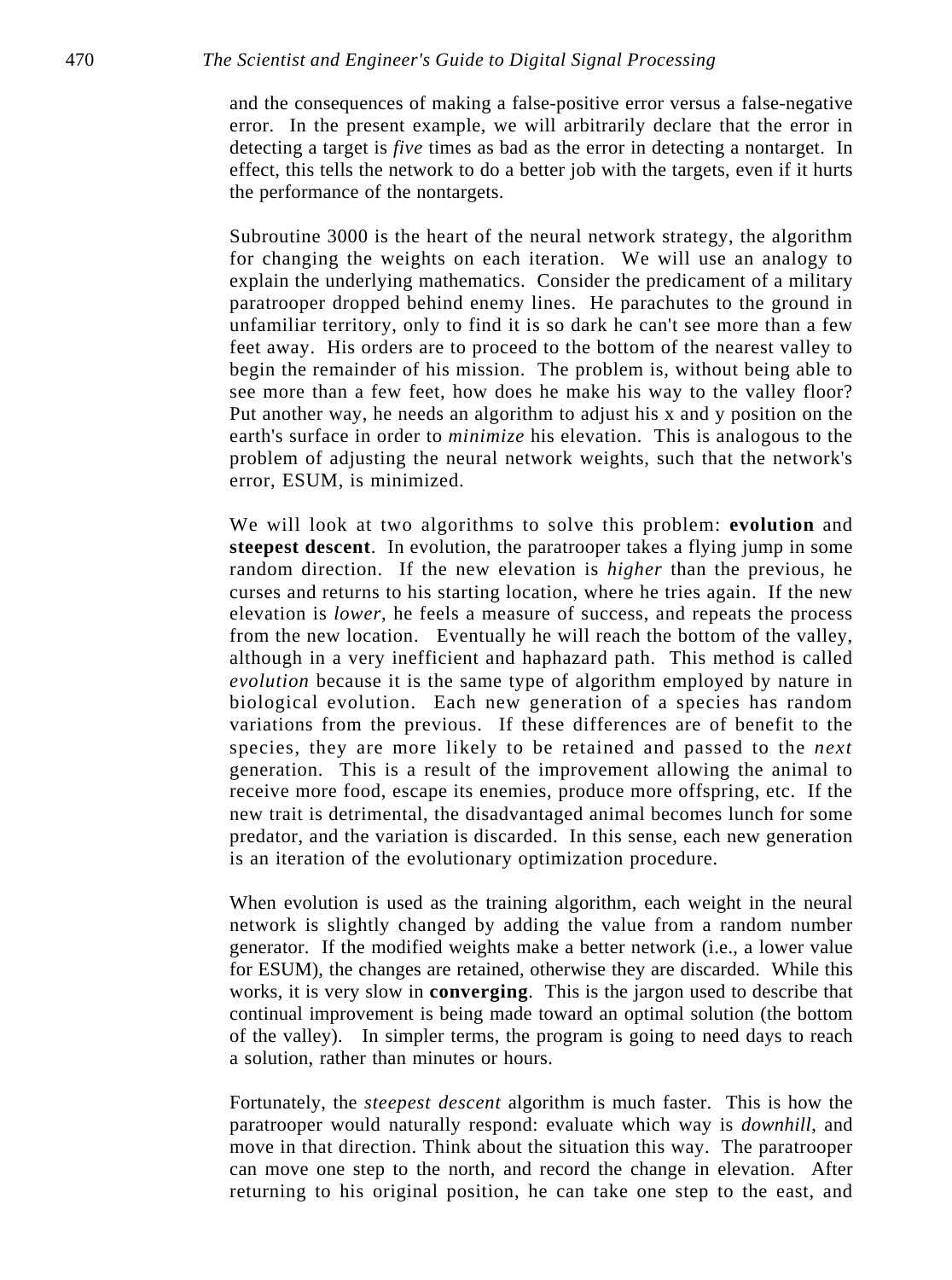

Neural network convergence. This graph shows how the neural network error (the value of ESUM) decreases as the iterations proceed. Three separate trials are shown, each starting with different initial weights.



record that elevation change. Using these two values, he can determine which direction is downhill. Suppose the paratrooper drops 10 cm when he moves one step in the northern direction, and drops 20 cm when he moves one step in the eastern direction. To travel directly downhill, he needs to move along each axis an amount proportional to the slope along that axis. In this case, he might move north by 10 steps and east by 20 steps. This moves him down the steepest part of the slope a distance of  $\sqrt{10^2 + 20^2}$  = 22.4 steps. Alternatively, he could move in a straight line to the new location, 22.4 steps along the diagonal. The key point is: *the steepest descent is achieved by moving along each axis a distance proportional to the slope along that axis*.

Subroutine 3000 implements this same steepest decent algorithm for the network weights. Before entering subroutine 3000, one of the example images has been applied to the input layer, and the information propagated to the output. This means that the values for:  $X1\begin{bmatrix} 1 \\ 1 \\ X2 \end{bmatrix}$  and X3 are all specified, as well as the current weight values: WH[ , ] and WO[ ]. In addition, we know the error the network produces for this particular image, ELET. The hidden layer weights are updated in lines 3050 to 3120, while the output layer weights are modified in lines 3150 to 3190. *This is done by calculating the slope for each weight, and then changing each weight by an amount proportional to that slope*. In the paratrooper case, the slope along an axis is found by moving a small distance along the axis (say,  $\Delta x$ ), measuring the change in elevation (say,  $\Delta E$ ), and then dividing the two  $(\Delta E/\Delta x)$ . The slope of a neural network weight can be found in this same way: add a small increment to the weight value  $(\Delta w)$ , find the resulting change in the output signal ( $\Delta X3$ ), and divide the two ( $\Delta X3/\Delta w$ ). Later in this chapter we will look at an example that calculates the slope this way. However, in the present example we will use a more efficient method.

Earlier we said that the nonlinearity (the sigmoid) needs to be *differentiable*. Here is where we will use this property. If we know the slope at each point on the nonlinearity, we can directly write an equation for the slope of each weight  $(\Delta X3/\Delta w)$  without actually having to perturb it. Consider a specific weight, for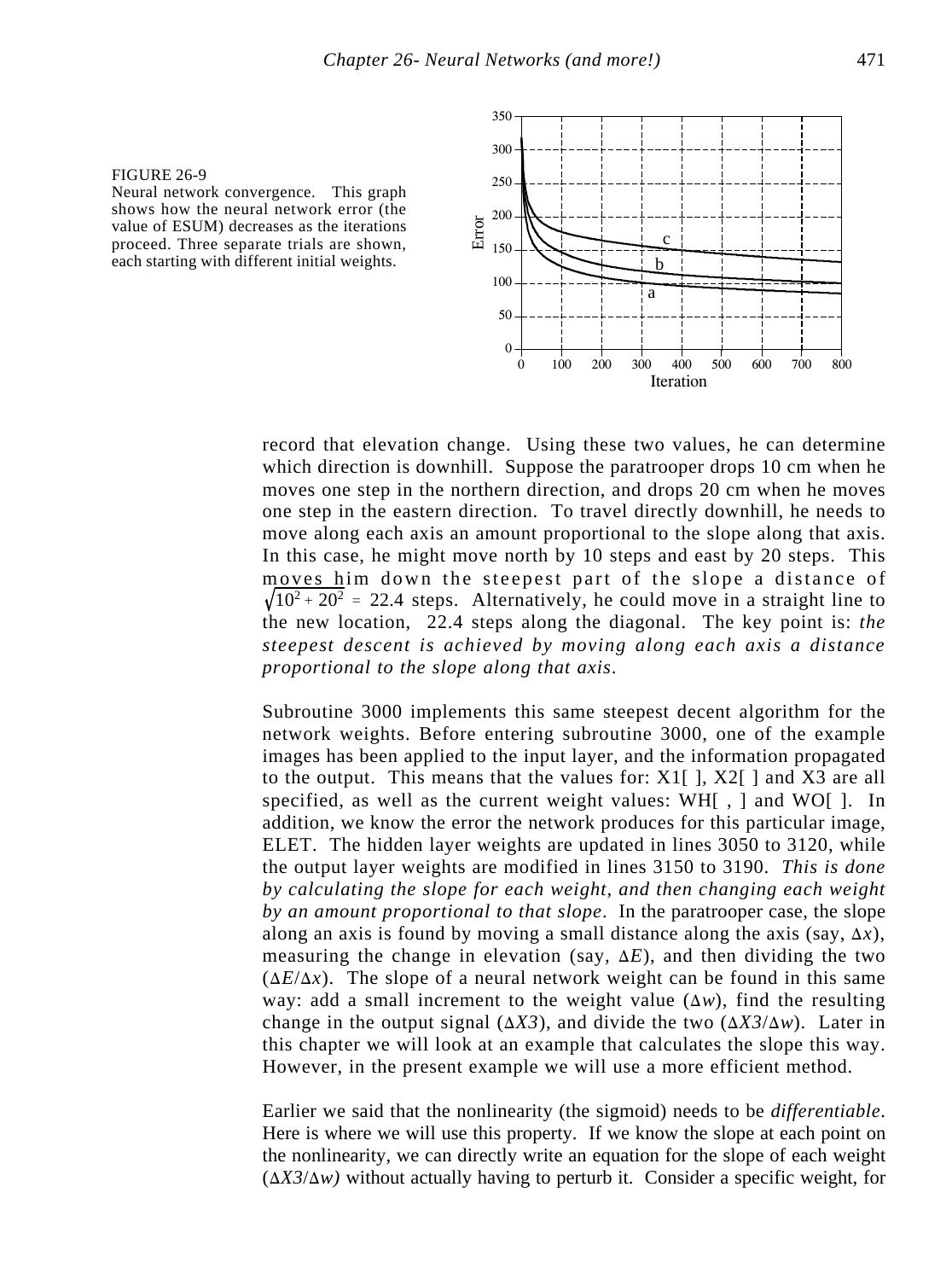)*X3*

example, WO[1], corresponding to the first input of the output node. Look at the structure in Figs. 26-5 and 26-6, and ask: how will the output  $(X3)$  be affected if this particular weight (*w*) is changed slightly, but everything else is kept the same? The answer is:

 $\frac{\Delta X J}{\Delta w}$  = X2 [1] SLOPE<sub>O</sub>

EQUATION 26-3 Slope of the output layer weights. This equation is written for the weight, WO[1].

> where  $SLOPE<sub>o</sub>$  is the first derivative of the output layer sigmoid, evaluated where we are operating on its curve. In other words,  $SLOPE<sub>o</sub>$  describes how much the *output* of the sigmoid changes in response to a change in the *input* to the sigmoid. From Eq. 26-2,  $SLOPE<sub>o</sub>$  can be calculated from the current output value of the sigmoid, X3. This calculation is shown in line 3160. In line 3170, the slope for this weight is calculated via Eq. 26-3, and stored in the variable DX3DW (i.e.,  $\Delta X3/\Delta w$ ).

> Using a similar analysis, the slope for a weight on the hidden layer, such as WH[1,1], can be found by:

)*X3*  $\frac{\Delta X J}{\Delta w}$  = X1[1] SLOPE<sub>H1</sub>WO[1] SLOPE<sub>O</sub> EQUATION 26-4 Slope of the hidden layer weights. This equation is written for the weight,  $WH[1,1]$ .

> $SLOPE<sub>H1</sub>$  is the first derivative of the hidden layer sigmoid, evaluated where we are operating on its curve. The other values, X1[1] and WO[1], are simply constants that the weight change sees as it makes its way to the output. In lines 3070 and 3080, the slopes of the sigmoids are calculated using Eq. 26-2. The slope of the hidden layer weight, DX3DW is calculated in line 3090 via Eq. 26-4.

> Now that we know the *slope* of each of the weights, we can look at how each weight is changed for the next iteration. The new value for each weight is found by taking the current weight, and adding an amount that is proportional to the slope:

EQUATION 26-5 Updating the weights. Each of the weights is adjusted by adding an amount proportional to the slope of the weight.

 $w_{new}$  =  $w_{old}$  +  $\frac{\Delta X3}{\Delta W}$  $\Delta w$ ELET MU

This calculation is carried out in line 3100 for the hidden layer, and line 3180 for the output layer. The proportionality constant consists of two factors,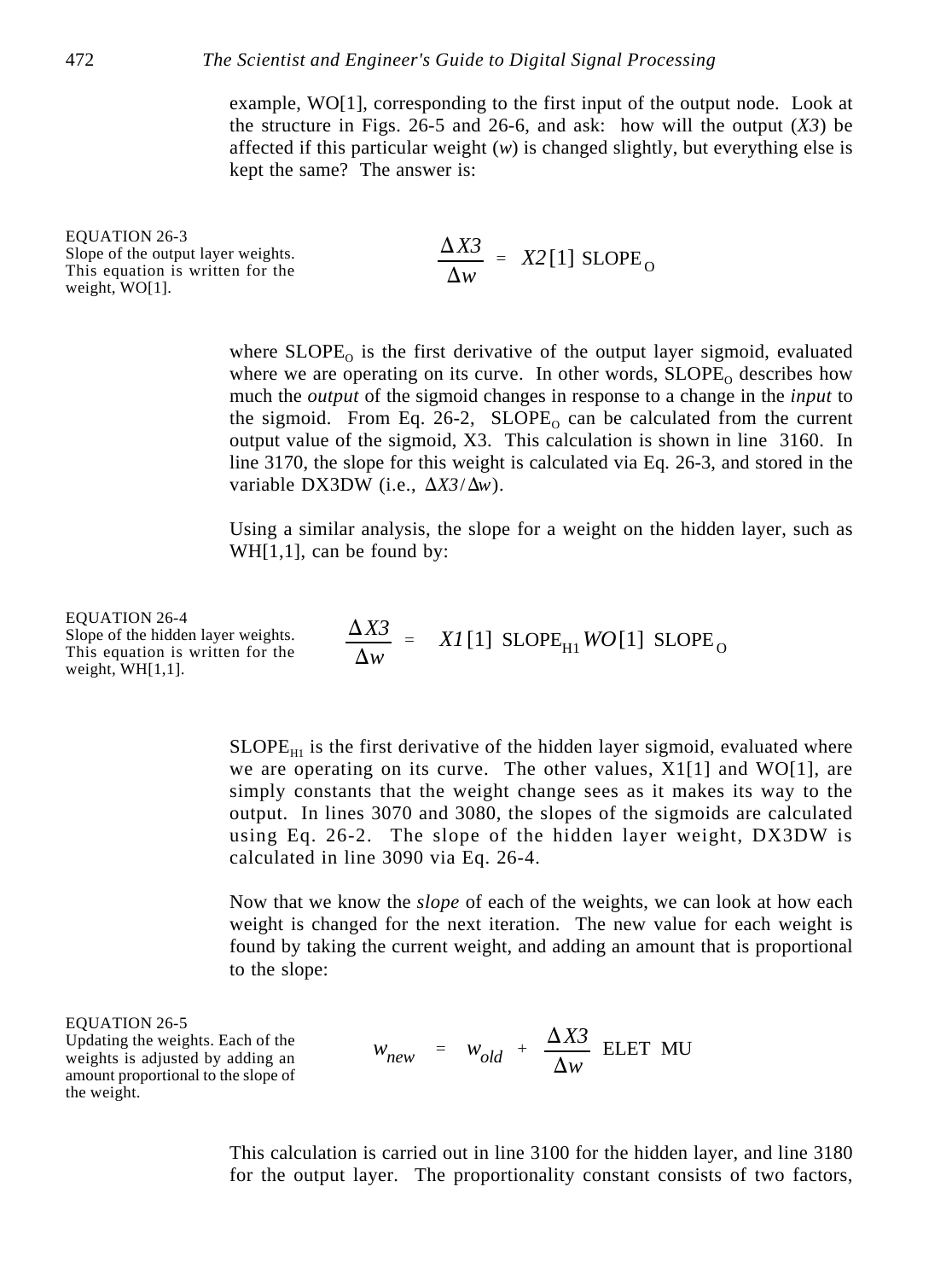ELET, the error of the network for this particular input, and MU, a constant set at the beginning of the program. To understand the need for ELET in this calculation, imagine that an image placed on the input produces a *small* error in the output signal. Next, imagine that another image applied to the input produces a *large* output error. When adjusting the weights, we want to nudge the network more for the second image than the first. If something is working poorly, we want to change it; if it is working well, we want to leave it alone. This is accomplished by changing each weight in proportion to the current error, ELET.

To understand how MU affects the system, recall the example of the paratrooper. Once he determines the downhill direction, he must decide how far to proceed before reevaluating the slope of the terrain. By making this distance short, one meter for example, he will be able to precisely follow the contours of the terrain and always be moving in an optimal direction. The problem is that he spends most of his time evaluating the slope, rather than actually moving down the hill. In comparison, he could choose the distance to be large, say 1000 meters. While this would allow the paratrooper to move rapidly along the terrain, he might overshoot the downhill path. Too large of a distance makes him jump all over the country-side without making the desired progress.

In the neural network, MU controls how much the weights are changed on each iteration. The value to use depends on the particular problem, being as low as  $10^{-6}$ , or as high as 0.1. From the analogy of the paratrooper, it can be expected that too small of a value will cause the network to converge too slowly. In comparison, too large of a value will cause the convergence to be erratic, and will exhibit chaotic oscillation around the final solution. Unfortunately, the way neural networks react to various values of MU can be difficult to understand or predict. This makes it critical that the network error (i.e., ESUM) be monitored during the training, such as printing it to the video screen at the end of each iteration. If the system isn't converging properly, stop the program and try another value for MU.

# **Evaluating the Results**

So, how does it work? The training program for vowel recognition was run three times using different random values for the initial weights. About one hour is required to complete the 800 iterations on a 100 MHz Pentium personnel computer. Figure 26-9 shows how the error of the network, ESUM, changes over this period. The gradual decline indicates that the network is learning the task, and that the weights reach a near optimal value after several hundred iterations. Each trial produces a different solution to the problem, with a different final performance. This is analogous to the paratrooper starting at different locations, and thereby ending up at the bottom of different valleys. Just as some valleys are deeper than others, some neural network solutions are better than others. This means that the learning algorithm should be run several times, with the best of the group taken as the final solution.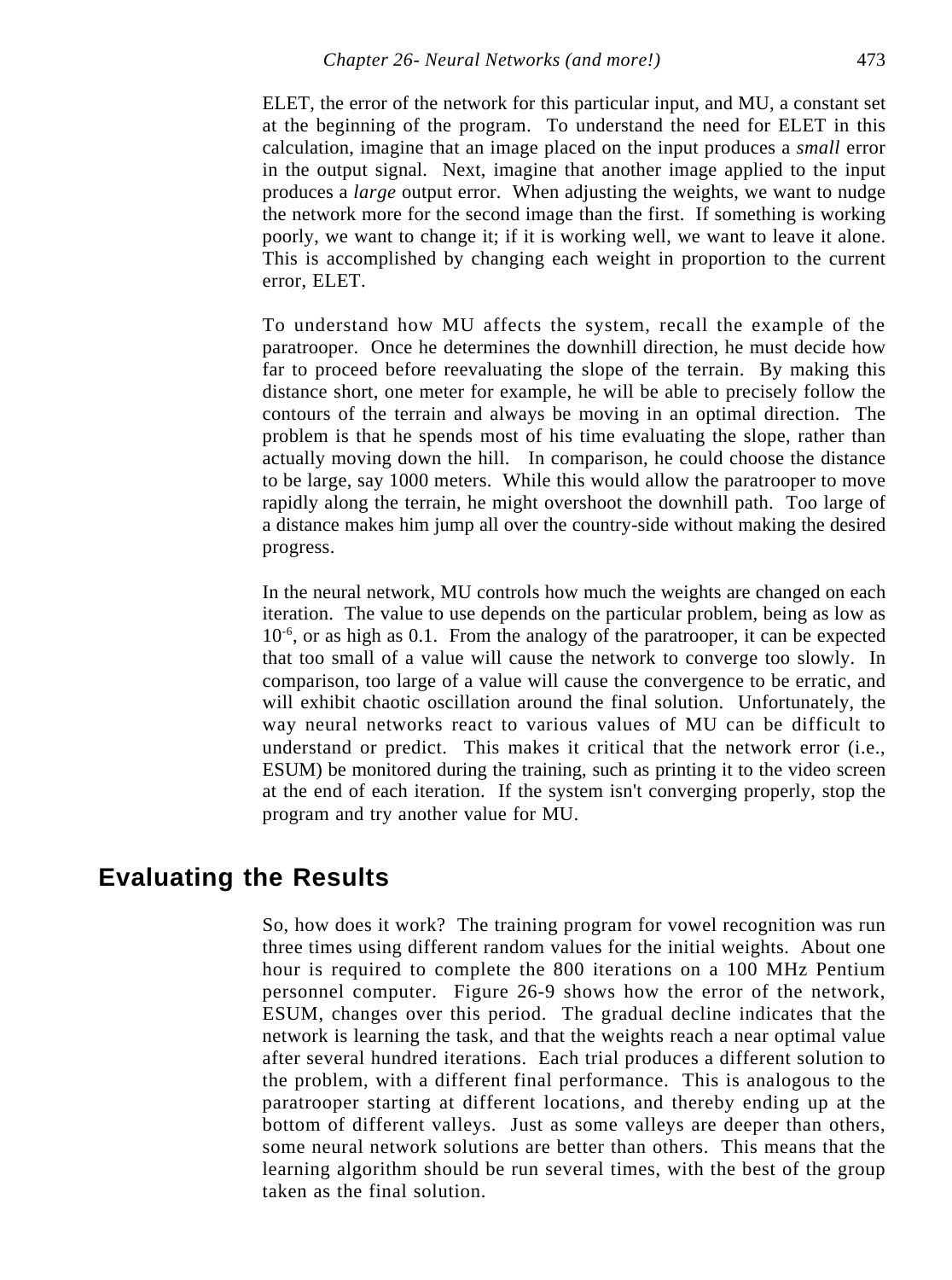

FIGURE 26-10

Example of neural network weights. In this figure, the hidden layer weights for the three solutions are displayed as images. All three of these solutions appear random to the human eye.

In Fig. 26-10, the hidden layer weights of the three solutions are displayed as images. This means the first action taken by the neural network is to correlate (multiply and sum) these images with the input signal. They look like random noise! These weights values can be *shown* to work, but *why* they work is something of a mystery. Here is something else to ponder. The human brain is composed of about 100 *trillion* neurons, each with an average of 10,000 interconnections. If we can't understand the simple neural network in this example, how can we study something that is at least 100,000,000,000,000 times more complex? This is 21st century research.

Figure 26-11a shows a histogram of the neural network's output for the 260 letters in the training set. Remember, the weights were selected to make the output near *one* for vowel images, and near *zero* otherwise. Separation has been perfectly achieved, with no overlap between the two distributions. Also notice that the vowel distribution is narrower than the nonvowel distribution. This is because we declared the target error to be five times more important than the nontarget error (see line 2220).

In comparison, Fig. 26-11b shows the histogram for images 261 through 1300 in the database. While the target and nontarget distributions are reasonably distinct, they are not completely separated. Why does the neural network perform better on the first 260 letters than the last 1040? Figure (a) is cheating! It's easy to take a test if you have already seen the answers. In other words, the neural network is recognizing specific images in the training set, not the general patterns identifying vowels from nonvowels.

Figure 26-12 shows the performance of the three solutions, displayed as ROC curves. Trial (b) provides a significantly better network than the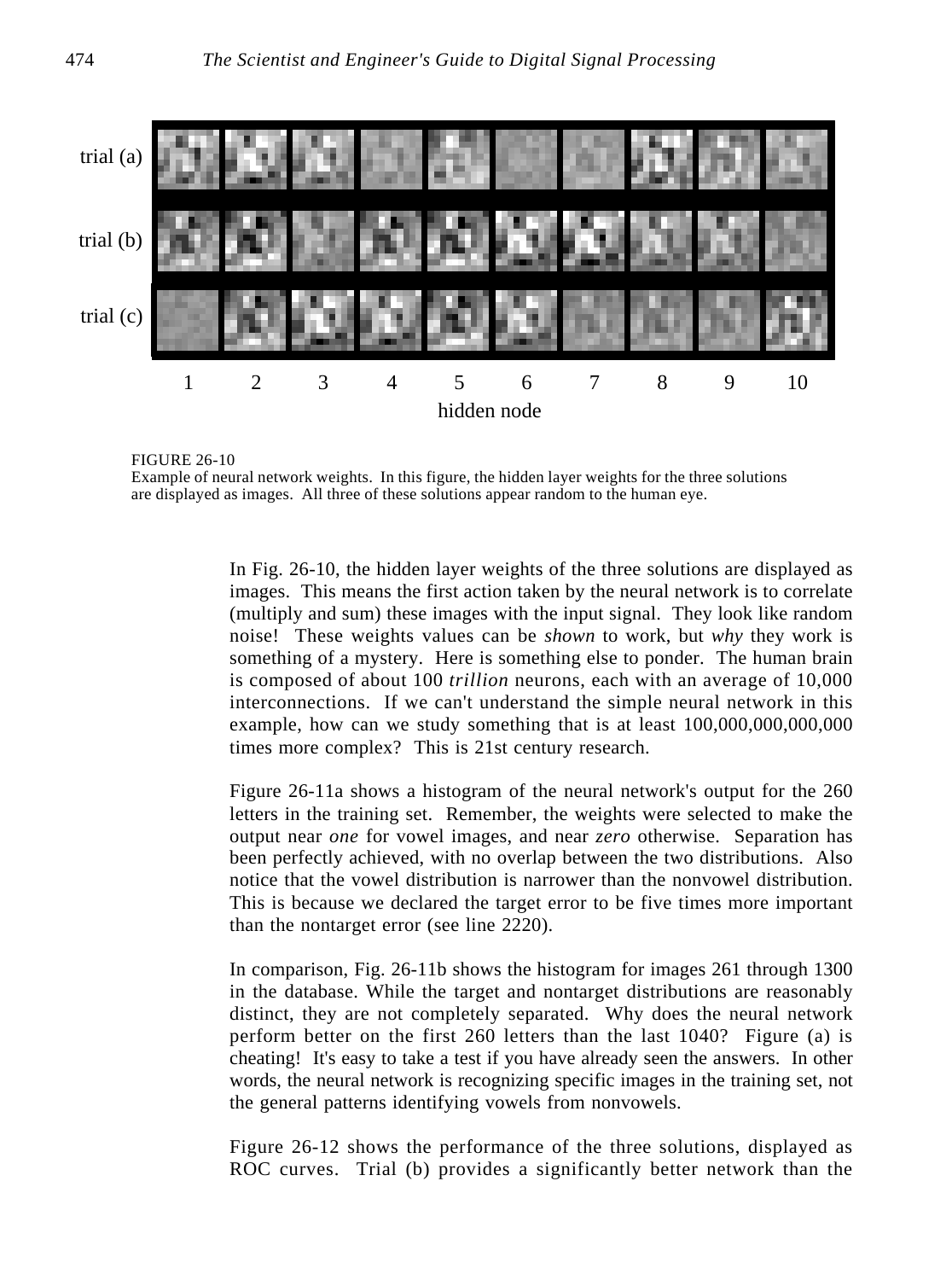

FIGURE 26-11

Neural network performance. These are histograms of the neural network's output values, (a) for the training data, and (b) for the remaining images. The neural network performs better with the training data because it has already seen the answers to the test.

other two. This is a matter of random chance depending on the initial weights used. At one threshold setting, the neural network designed in trial "b" can detect 24 out of 25 targets (i.e., 96% of the vowel images), with a false alarm rate of only 1 in 25 nontargets (i.e., 4% of the nonvowel images). Not bad considering the abstract nature of this problem, and the very general solution applied.

#### FIGURE 26-12

ROC analysis of neural network examples. These curves compare three neural networks designed to detect images of vowels. Trial (b) is the best solution, shown by its curve being closer to the upper-left corner of the graph. This network can correctly detect 24 out of 25 targets, while providing only 1 false alarm for each 25 nontargets. That is, there is a point on the ROC curve at  $x = 4\%$  and  $y = 96\%$ 

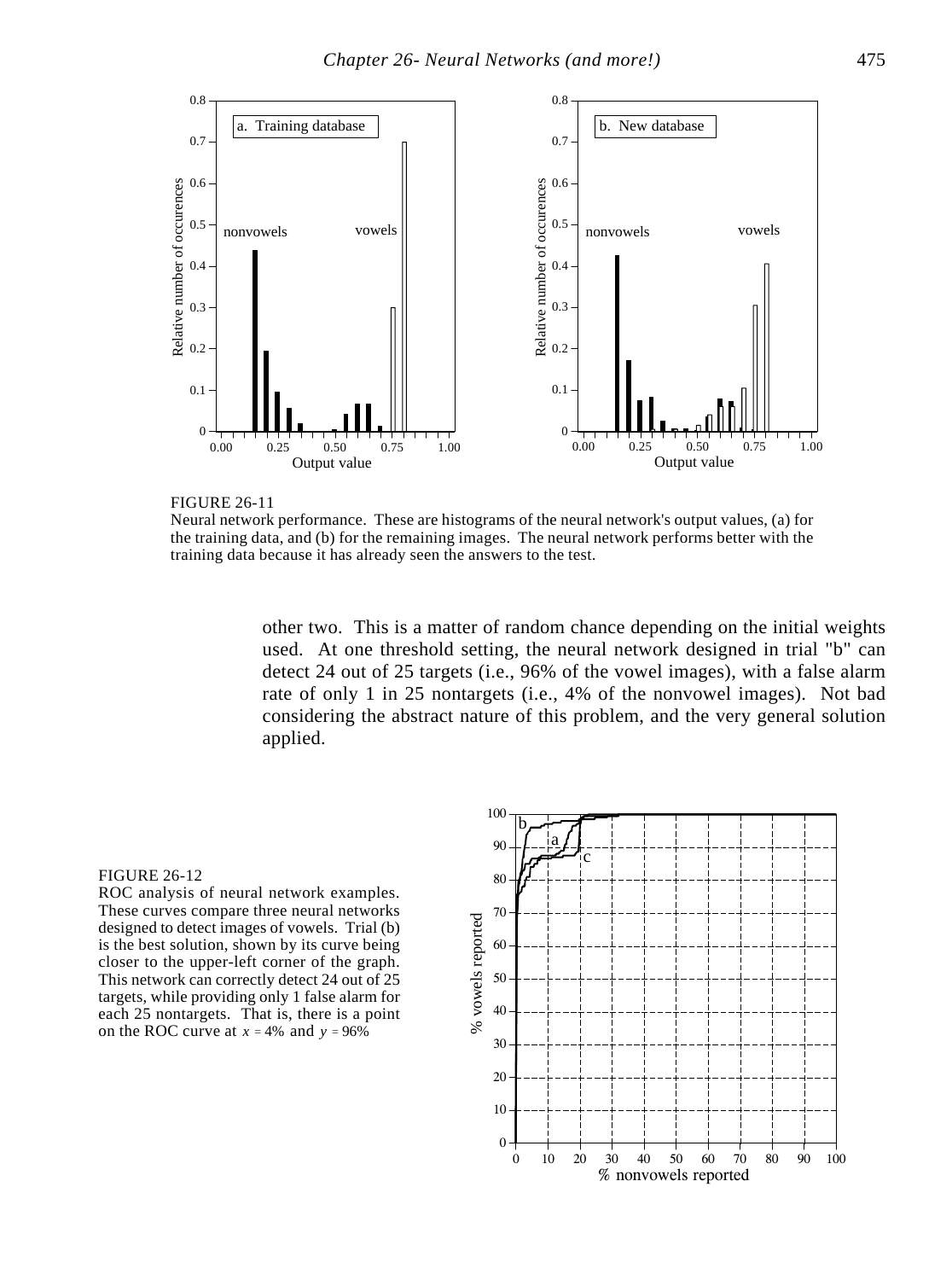Some final comments on neural networks. Getting a neural network to converge during training can be tricky. If the network error (ESUM) doesn't steadily decrease, the program must be terminated, changed, and then restarted. This may take several attempts before success is reached. Three things can be changed to affect the convergence: (1) MU, (2) the magnitude of the initial random weights, and (3) the number of hidden nodes (in the order they should be changed).

The most critical item in neural network development is the *validity* of the training examples. For instance, when new commercial products are being developed, the only test data available are from prototypes, simulations, educated guesses, etc. If a neural network is trained on this preliminary information, it might not operate properly in the final application. Any difference between the training database and the eventual data will degrade the neural network's performance (Murphy's law for neural networks). Don't try to second guess the neural network on this issue; you can't!

## **Recursive Filter Design**

Chapters 19 and 20 show how to design recursive filters with the standard frequency responses: high-pass, low-pass, band-pass, etc. What if you need something custom? The answer is to design a recursive filter just as you would a neural network: start with a generic set of recursion coefficients, and use iteration to slowly mold them into what you want. This technique is important for two reasons. First, it allows custom recursive filters to be designed without having to hassle with the mathematics of the z-transform. Second, it shows that the ideas from conventional DSP and neural networks can be combined to form superb algorithms.

The main program for this method is shown in Table 26-4, with two subroutines in Table 26-5. The array, T[ ], holds the desired frequency response, some kind of curve that we have manually designed. Since this program is based around the FFT, the lengths of the signals must be a power of two. As written, this program uses an FFT length of 256, as defined by the variable,  $N\%$ , in line 130. This means that  $T[0]$  to  $T[128]$  correspond to the frequencies between 0 and 0.5 of the sampling rate. Only the magnitude is contained in this array; the phase is not controlled in this design, and becomes whatever it becomes.

The recursion coefficients are set to their initial values in lines 270-310, typically selected to be the *identity* system. Don't use random numbers here, or the initial filter will be unstable. The recursion coefficients are held in the arrays, A[ ] and B[ ]. The variable, NP%, sets the number of poles in the designed filter. For example, if NP% is 5, the "a" coefficients run from A[0] to  $A[5]$ , while the "b" coefficients run from  $B[1]$  to  $B[5]$ .

As previously mentioned, the iterative procedure requires a *single* value that describes how well the current system is functioning. This is provided by the variable, ER (for error), and is calculated in subroutine 3000. Lines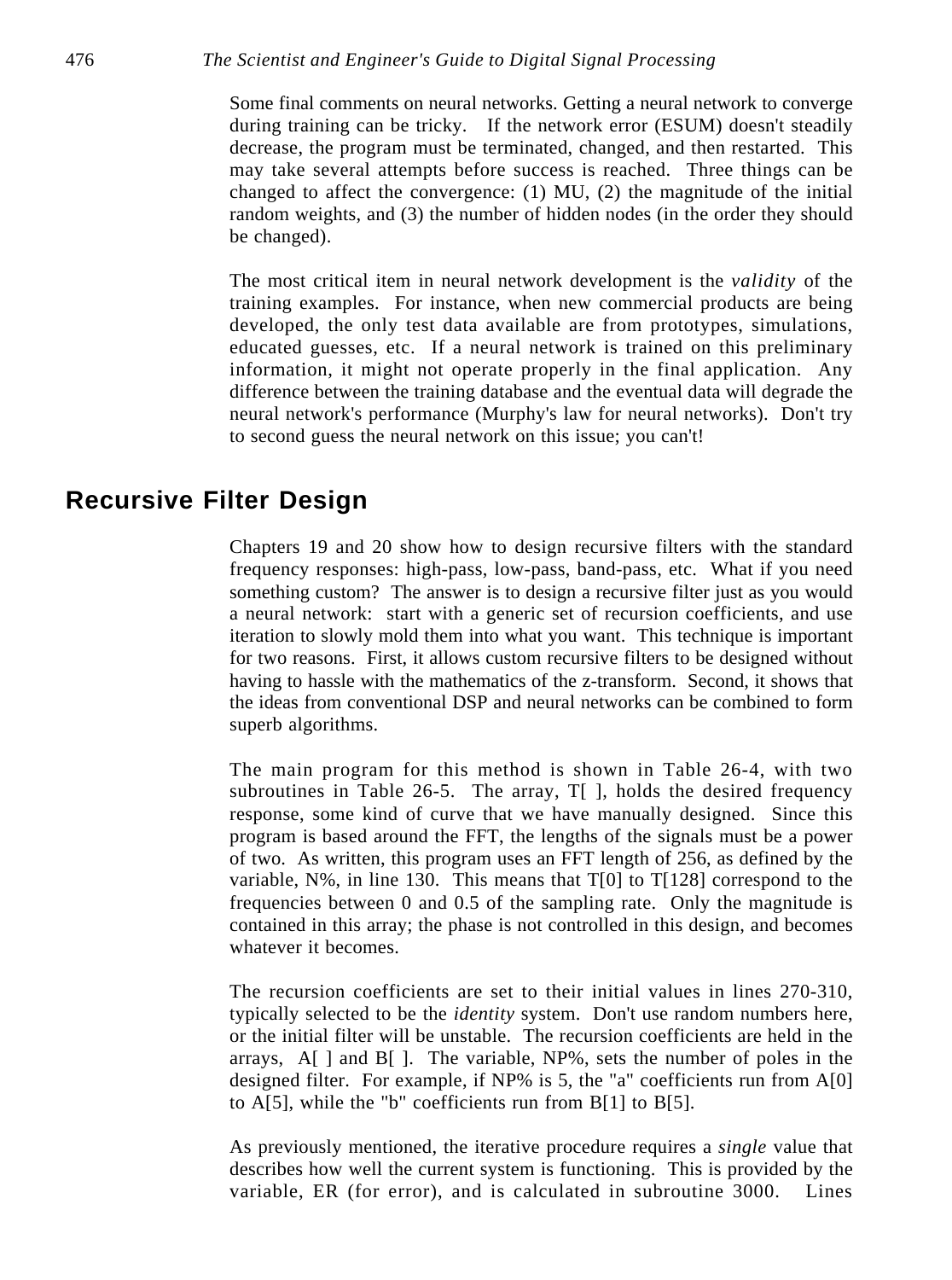```
100 'ITERATIVE DESIGN OF RECURSIVE FILTER
\frac{110}{120}'INITIALIZE
130 \text{ N\%} = 256 'number of points in FFT
140 \text{ NP\%} = 8 'number of poles in filter
150 DELTA = .00001 'perturbation increment
160 MU = .2<br>170 DIM REX[255] <sup>'</sup>iteration step size<br>
'real part of signal
                                          'real part of signal during FFT
180 DIM IMX[255] \frac{180 \text{ DIM} \text{IMX}[255]}{\text{the} \text{Weighted} \text{ frequency} \text{ response (mag on)}}'desired frequency response (mag only)
200 DIM A[8] 'the "a" recursion coefficients
210 DIM B[8] 'the "b" recursion coefficients
220 DIM SA[8] \blacksquare 'slope for "a" coefficients
230 DIM SB[8] 'slope for "b" coefficients
240 '<br>250 GOSUB XXXX
                                           'mythical subroutine to load T[ ]
260'<br>270 FOR P% = 0 TO NP%
                                           'initialize coefficients to the identity system
280 A[P\%] = 0
290 B[P\%] = 0300 NEXT P%
310 A[0] = 1\frac{320}{330}330 ' TIERATION LOOP<br>340 FOR ITER% = 1 TO 100 100 'loop for desired nun
340 FOR ITER% = 1 TO 100 350 COSUB 2000 \frac{350}{2} Calculate new coefficients
350 GOSUB 2000<br>360 PRINT ITER% ENEW MU The local local versus video of the coefficients
                                           'print current status to video screen
370 IF ENEW > EOLD THEN MU = MU/2 'adjust the value of MU
380 NEXT ITER%
390 ' 
400 '<br>410 FOR P% = 0 TO NP%
                                          'PRINT OUT THE COEFFICIENTS
420 PRINT A[P%] B[P%]
430 NEXT P%
440 '
450 END
                                 TABLE 26-4
```
3040 to 3080 load an impulse in the array, IMX[ ]. Next, lines 3100-3150 use this impulse as an input signal to the recursive filter defined by the current values of A[ ] and B[ ]. The output of this filter is thus the *impulse response* of the current system, and is stored in the array, REX[ ]. The system's frequency response is then found by taking the FFT of the impulse response, as shown in line 3170. Subroutine 1000 is the FFT program listed in Table 12-4 in Chapter 12. This FFT subroutine returns the frequency response in rectangular form, overwriting the arrays REX[ ] and IMX[ ].

Lines 3200-3250 then calculate ER, the *mean squared error* between the magnitude of the current frequency response, and the desired frequency response. Pay particular attention to how this error is found. The iterative action of this program optimizes this error, making the way it is defined very important. The FOR-NEXT loop runs through each frequency in the frequency response. For each frequency, line 3220 calculates the magnitude of the current frequency response from the rectangular data. In line 3230, the error at this frequency is found by subtracting the desired magnitude, T[ ], from the current magnitude, MAG. This error is then squared, and added to the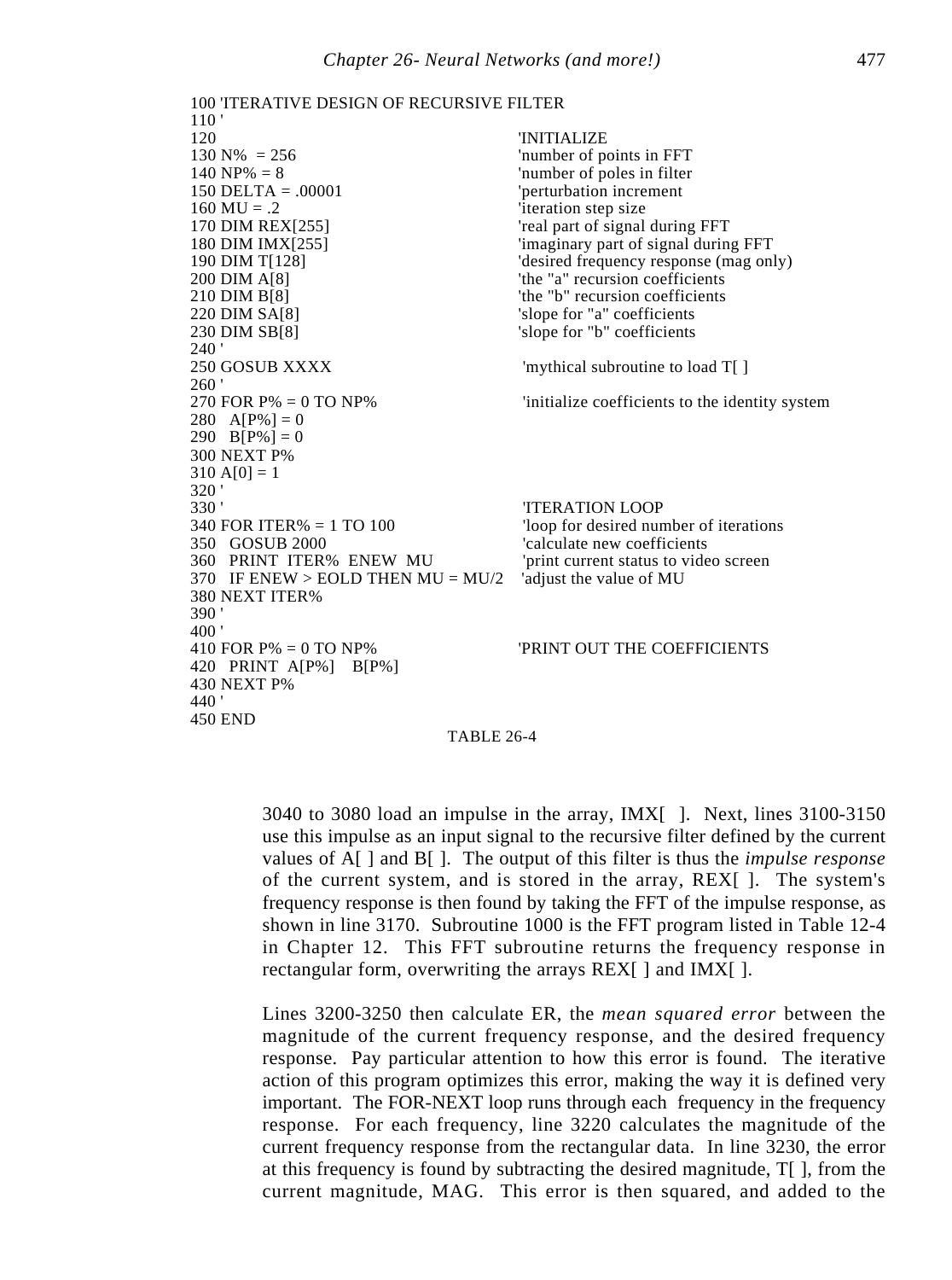#### 478 *The Scientist and Engineer's Guide to Digital Signal Processing*

accumulator variable, ER. After looping through each frequency, line 3250 completes the calculation to make ER the mean squared error of the entire frequency response.

Lines 340 to 380 control the iteration loop of the program. Subroutine 2000 is where the changes to the recursion coefficients are made. The first action in this subroutine is to determine the current value of ER, and store it in another variable, EOLD (lines  $2040 \& 2050$ ). After the subroutine updates the coefficients, the value of ER is again determined, and assigned to the variable, ENEW (lines 2270 and 2280).

The variable, MU, controls the iteration step size, just as in the previous neural network program. An advanced feature is used in this program: an *automated* adjustment to the value of MU. This is the reason for having the two variables, EOLD and ENEW. When the program starts, MU is set to the relatively high value of 0.2 (line 160). This allows the convergence to proceed rapidly, but will limit how close the filter can come to an optimal solution. As the iterations proceed, points will be reached where no progress is being made, identified by ENEW being *higher* than EOLD. Each time this occurs, line 370 reduces the value of MU.

Subroutine 2000 updates the recursion coefficients according to the steepest decent method: calculate the slope for each coefficient, and then change the coefficient an amount proportional to its slope. Lines 2080-2130 calculate the slopes for the "a" coefficients, storing them in the array, SA[]. Likewise, lines 2150-2200 calculate the slopes for the "b" coefficients, storing them in the array, SB[ ]. Lines 2220-2250 then modify each of the recursion coefficients by an amount proportional to these slopes. In this program, the proportionality constant is simply the step size, MU. No error term is required in the proportionality constant because there is only *one* example to be matched: the desired frequency response.

The last issue is how the program calculates the slopes of the recursion coefficients. In the neural network example, an *equation* for the slope was derived. This procedure cannot be used here because it would require taking the derivative *across* the DFT. Instead, a brute force method is applied: actually change the recursion coefficient by a small increment, and then directly calculate the new value of ER. The slope is then found as the change in ER divided by the amount of the increment. Specifically, the current value of ER is found in lines 2040-2050, and stored in the variable, EOLD. The loop in lines 2080-2130 runs through each of the "a" coefficients. The first action inside this loop is to add a small increment, DELTA, to the recursion coefficient being worked on (line 2090). Subroutine 3000 is invoked in line 2100 to find the value of ER with the modified coefficient. Line 2110 then calculates the slope of this coefficient as:  $(ER - EOLD)/DELTA$ . Line 2120 then restores the modified coefficient by subtracting the value of DELTA.

Figure 26-13 shows several examples of filters designed using this program. The dotted line is the desired frequency response, while the solid line is the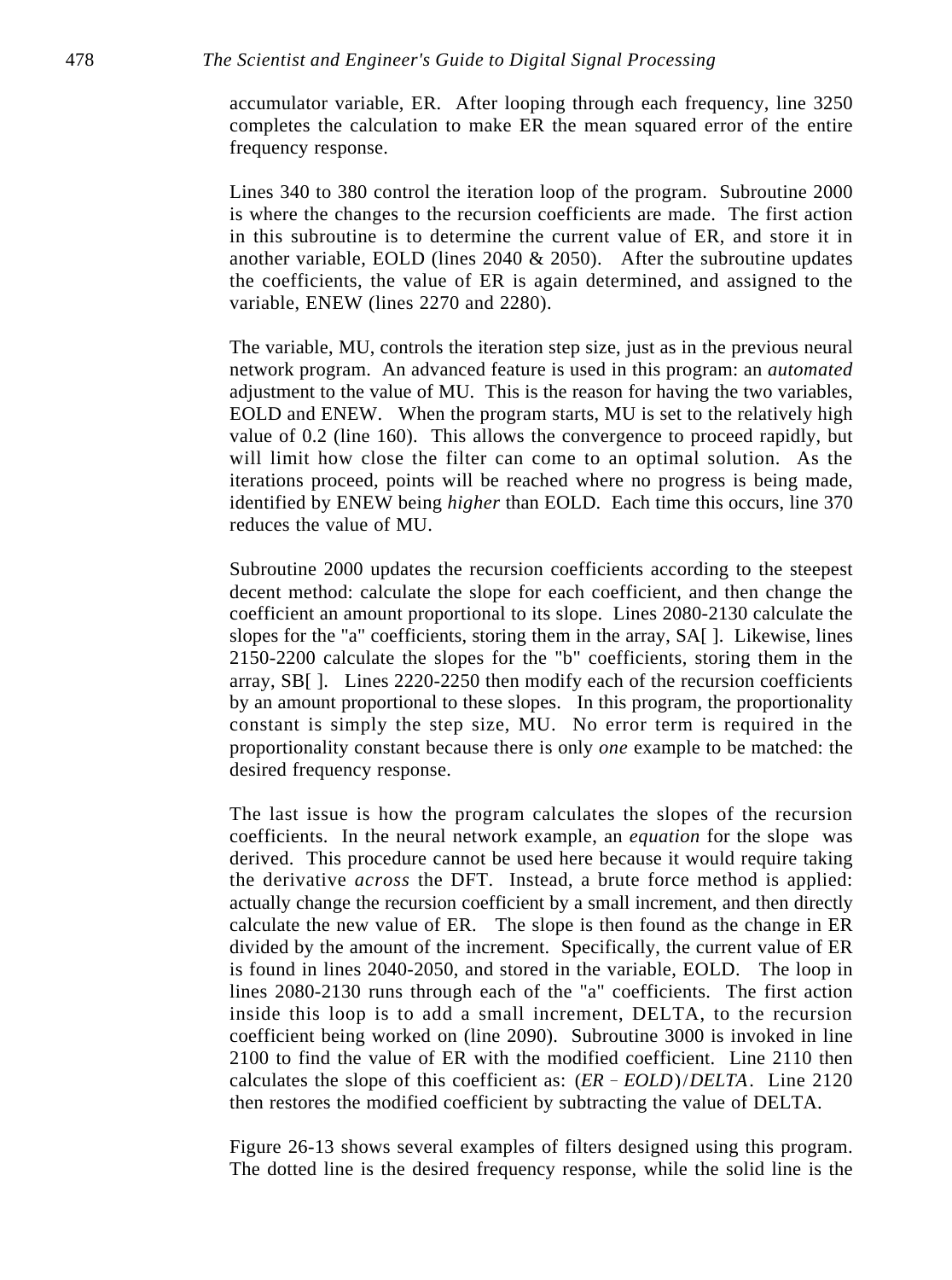```
2000 'SUBROUTINE TO CALCULATE THE NEW RECURSION COEFFICIENTS
2010 'Variables entering routine: A[ ], B[ ], DELTA, MU<br>2020 'Variables exiting routine: A[ ], B[ ], EOLD, ENEW
2020 'Variables exiting routine:
2030 '
2040 GOSUB 3000 'FIND THE CURRENT ERROR
2050 EOLD = ER 'store current error in variable, EOLD
2060 '<br>2070
                                                    'FIND THE ERROR SLOPES
2080 FOR P\% = 0 TO NP%<br>
2090 A[P\%] = A[P\%] + DELTA 'add a small increment to the coef
2090 \text{ A[P%]} = A[P\%] + DELTA 'add a small increment to the coefficient<br>2100 GOSUB 3000 'find the error with the change
2100 GOSUB 3000 'find the error with the change<br>2110 SA[P%] = (ER-EOLD)/DELTA 'calculate the error slope, store
2110 SA[P\%] = (ER-EOLD)/DELTA 'calculate the error slope, store in SA[]<br>2120 A[P\%] = A[P\%] - DELTA 'return coefficient to original value
                                                    'return coefficient to original value
2130 NEXT P%
2140 '<br>2150 FOR P% = 1 TO NP%
                                                    'repeat process for each "b" coefficient
2160 B[P%] = B[P%] + DELTA
2170 GOSUB 3000<br>2180 SB[P%] = (ER-EOLD)/DELTA'calculate the error slope, store in SB[ ]
2190 B[P\%] = B[P\%] - DELTA2200 NEXT P%
2210 ' CALCULATE NEW COEFFICIENTS
2220 FOR P% = 0 TO NP%<br>
2230 \text{ A[P\%]} = \text{A[P\%]} - \text{SA[P\%]} * \text{MU} 'adjust coefficients to move "downhill"
2230 A[P%] = A[P%] - SA[P%] * MU
2240 B[P\%] = B[P\%] - SB[P\%] * MU2250 NEXT P%
2260 '
2270 GOSUB 3000 'FIND THE NEW ERROR
2280 ENEW = ER 'store new error in variable, ENEW
2290 '
2300 RETURN
3000 'SUBROUTINE TO CALCULATE THE FREQUENCY DOMAIN ERROR
3010 'Variables entering routine: A[ ], B[ ], T[ ]
3020 'Variables exiting routine: ER 
3030 '
3040 FOR I% = 0 TO N%-1 'LOAD SHIFTED IMPULSE INTO IMX[ ]
3050 REX[1\%] = 03060 IMX[1\%] = 03070 NEXT I%
3080 IMX[12] = 1<br>3090 '
                                                    'CALCULATE IMPULSE RESPONSE
3100 FOR I% = 12 TO N%-1
3110 FOR J\% = 0 TO NP%
3120 REX[I%] = REX[I%] + A[J%] * IMX[I%-J%] + B[J%] * REX[I%-J%]
3130 NEXT J%
3140 NEXT I%
3150 IMX[12] = 0<br>3160
3160 '<br>
3170 GOSUB 1000 ' 'CALCULATE THE FFT<br>
Table 12-4, uses REX[],
                                                    'Table 12-4, uses REX[ ], IMX[ ], N%
3180 '
3190 'FIND FREQUENCY DOMAIN ERROR
3200 \text{ ER} = 0 \text{zero ER, to use as an accumulator}3210 FOR I% = 0 TO N%/2 \frac{1000 \text{ H}}{2000 \text{ H}} \frac{1000 \text{ H}}{2000 \text{ H}} \frac{1000 \text{ H}}{2000 \text{ H}}3220 MAG = SQR(REX[I%]^2 + IMX[I%]^2) 'rectangular --> polar conversion<br>3230 ER = ER + (MAG - T[I%])^2 'calculate and accumulate square
                                                    'calculate and accumulate squared error
3240 NEXT I%
3250 \text{ ER} = \text{SOR}(\text{ER}/(\text{N}\%)2+1) ) 'finish calculation of error, ER
3260 '
3270 RETURN
```